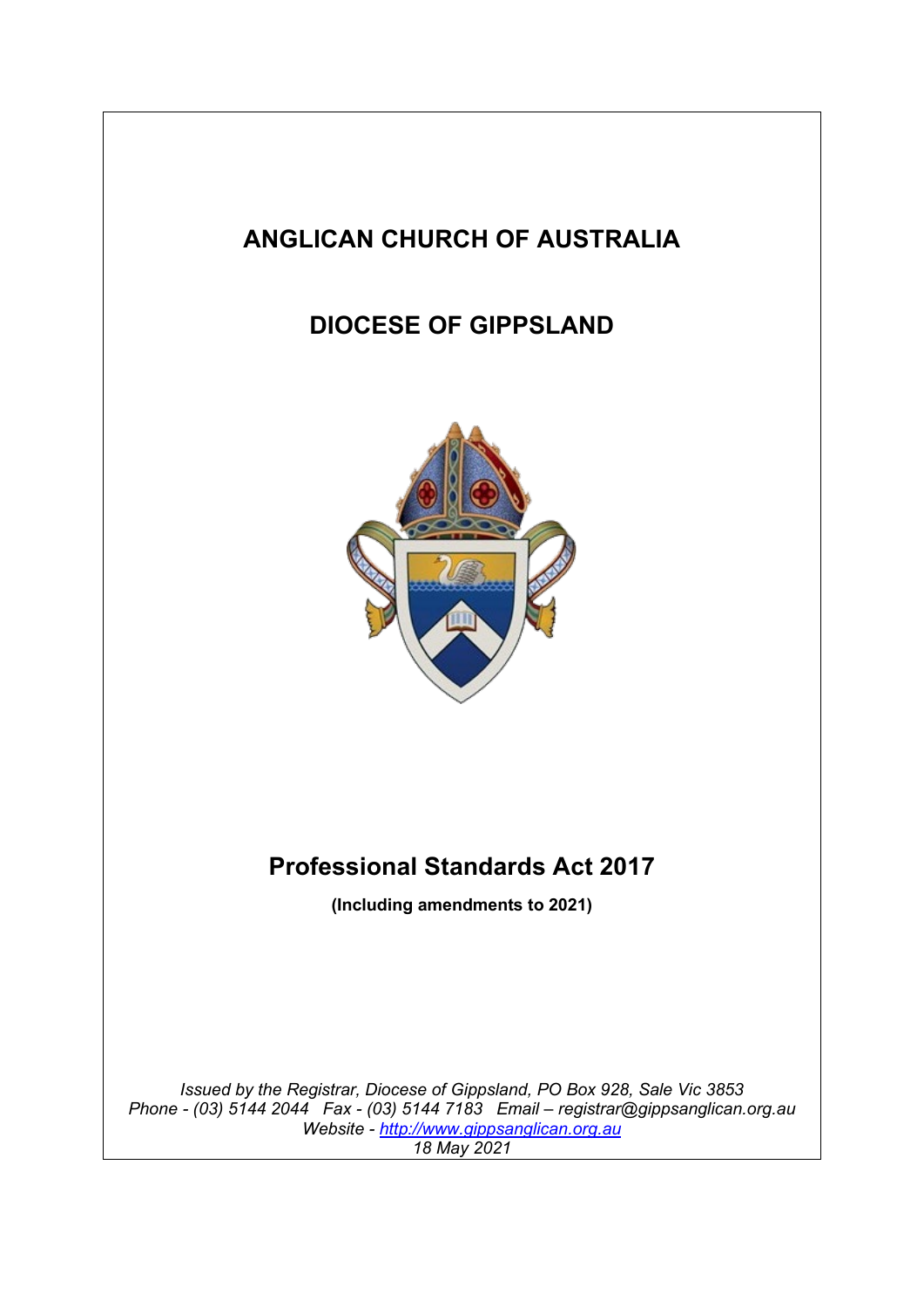## **AN ACT**

relating to professional standards and for other purposes.

BE IT ENACTED by the Bishop, the Clergy and the Laity of the Anglican Church of Australia within the Diocese of Gippsland in Victoria duly met in Synod according to law as follows:

## PART 1—PRELIMINARY

## 1. *Short title* This Act may be cited as the **Professional Standards Act 2017**.

- 2. *Commencement*
	- (1) Sections 1, 2 and 3 come into operation on the day on which this Act receives the assent of the Bishop.
	- (2) The remaining provisions of this Act come into operation on the day or days determined by the Bishop on the advice of the Bishop in Council.
- 3. *Interpretation* In this Act—

*Board* means the Professional Standards Board established under this Act and includes an equivalent body;

*child* means a person under the age of 18 years;

- *child exploitation material* means material that describes or depicts a person who is, or appears to be, a child—
	- (a) engaged in sexual activity; or
	- (b) in a sexual context; or
	- (c) as the subject of torture, cruelty or abuse (whether or not in a sexual context)—

in a way that a reasonable person would regard as being, in all the circumstances, offensive<sup>[1](#page-1-0)</sup>.

- *Church authority* means the Bishop or a person or body having administrative authority of, or in, a Church body to license, appoint, authorise, dismiss or suspend a Church worker;
- *Church body* includes a parish, school or any other entity that exercises ministry within, or on behalf of, the National Church;

<span id="page-1-0"></span><sup>1</sup> Child exploitation material includes a film, printed matter, electronic data, computer image and any other depiction.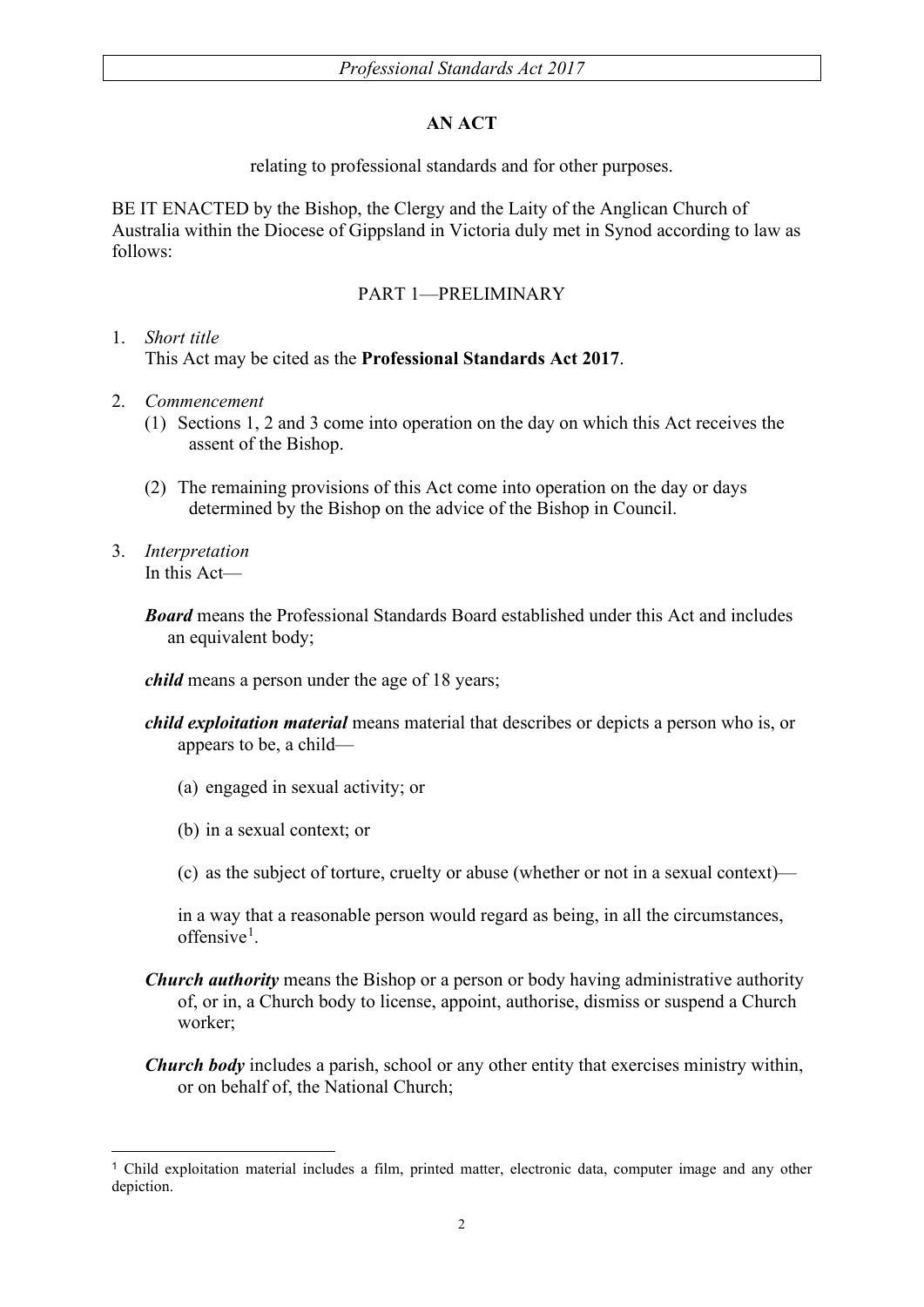*Church worker* means a person who is or who at any relevant time was—

- (a) a member of the clergy; or
- (b) a person employed by a Church body; or
- (c) a person holding a position or performing a function with the actual or apparent authority of a Church authority or Church body—

but does not include a bishop subject to the jurisdiction of the Special Tribunal established under the National Constitution;

*code of conduct* means a code of conduct approved from time to time under section 7;

*conduct* includes omission;

**Director** means the Director of Professional Standards appointed under section 19 and includes an acting Director of Professional Standards and a Deputy Director of Professional Standards;

*engagement* includes employment;

- *equivalent body* means a body of another diocese of the National Church exercising powers, duties or functions equivalent to those of the PSC or the Board, as the case may be or, where there is no such body, the bishop of the diocese;
- *examinable conduct* means conduct, wherever or whenever occurring, the subject of information which, if established, might call into question—
	- (a) the fitness of a Church worker, whether temporarily or permanently, now or in the future to hold a particular office, licence or position of responsibility in the National Church or to remain in Holy Orders or in the employment of a Church body; or
	- (b) whether, in the exercise of a Church worker's ministry or employment, or in the performance of any function, the Church worker should be subject to certain conditions or restrictions;

*General Synod* means the General Synod under the National Constitution;

*Gippsland corporation* means the Anglican Diocese of Gippsland Administration Ltd;

*information* means information of whatever nature and from whatsoever source relating to alleged—

- (a) physical, sexual, spiritual, financial or emotional abuse;
- (b) harassment or assault;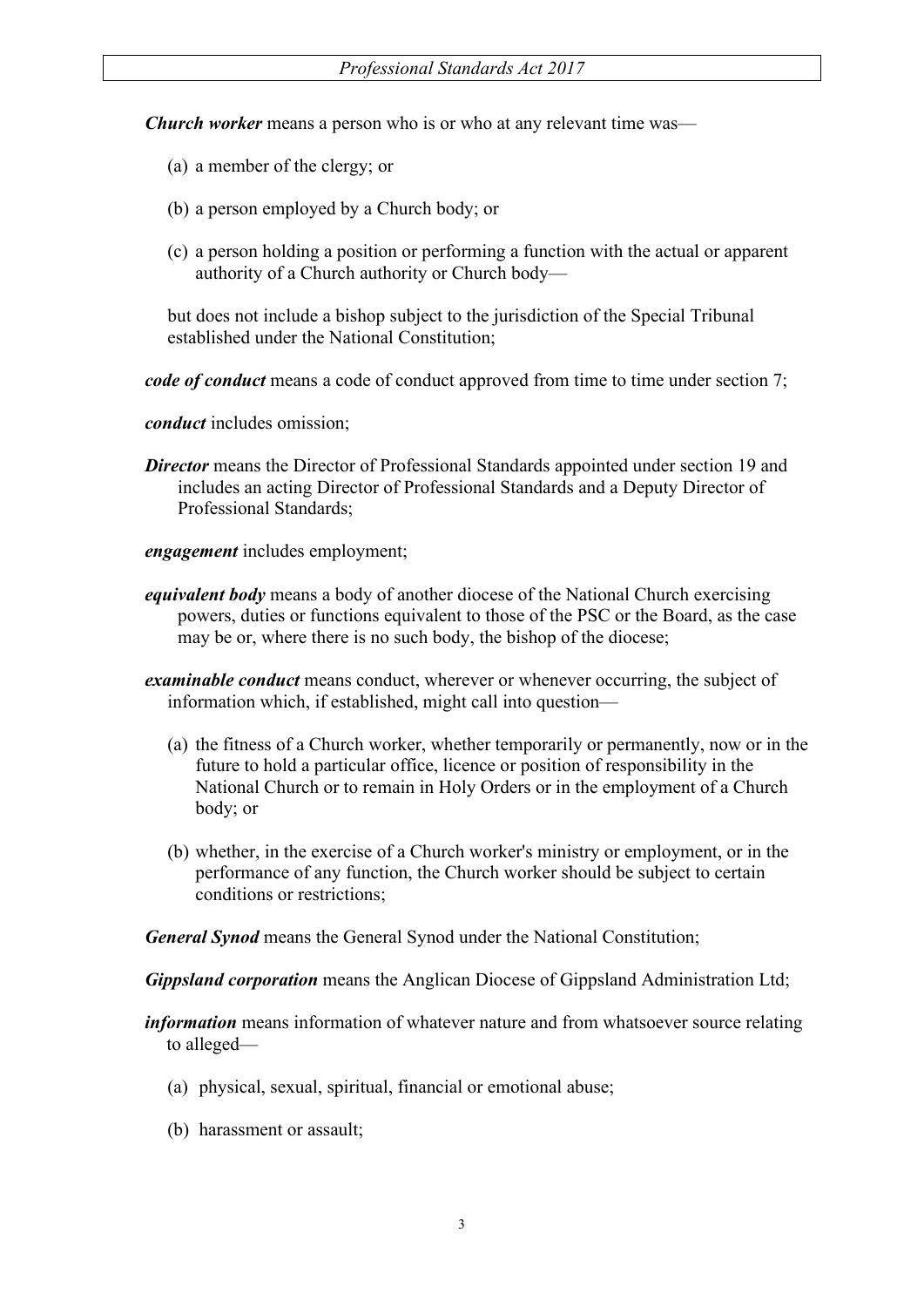- (c) possession, making or distribution of child exploitation material;
- (d) bullying;
- (e) breach of a code of conduct;

*member of the clergy* means a person in Holy Orders;

*National Church* means the Anglican Church of Australia;

- *National Constitution* means the Constitution of the Anglican Church of Australia;
- *National Register* means the National Register established by a Canon of General Synod or a system of recording determinations of the Board and equivalent bodies approved by the Standing Committee of General Synod;
- *process failure* means a failure, before the commencement of this Act, by a Church body or Church authority to deal appropriately with, or investigate, matters referred to in  $\frac{\partial}{\partial x}$  paragraph (a) or (b) of the definition of information;
- *Professional Standards Committee* or *PSC* means the Professional Standards Committee established under section 10.

*prohibition order* means an order prohibiting a Church worker from—

- (a) holding a specified position or office in, or being employed by, a Church body or Church authority; or
- (b) carrying out any specified functions in relation to an office or position in the diocese or in relation to employment by a Church body;
- *protocol* means a protocol approved from time to time by the Gippsland corporation under section 9;
- *referring body* means the PSC or an equivalent body that refers a question, or questions, to the Board under section 44;
- *respondent* means a Church worker whose alleged conduct or omission is the subject of information;

*sexual harassment or assault* includes abusive behaviour—

- (a) by a person with a child for the sexual gratification of the person;
- (b) by a person in a position of authority over an adult for the sexual gratification of the person.
- 4. *Conviction of a sexual offence against a child*
	- (1) In this Act, a reference to a conviction of a sexual offence is a reference to a conviction of a sexual offence against a child within the meaning of Division (8C) of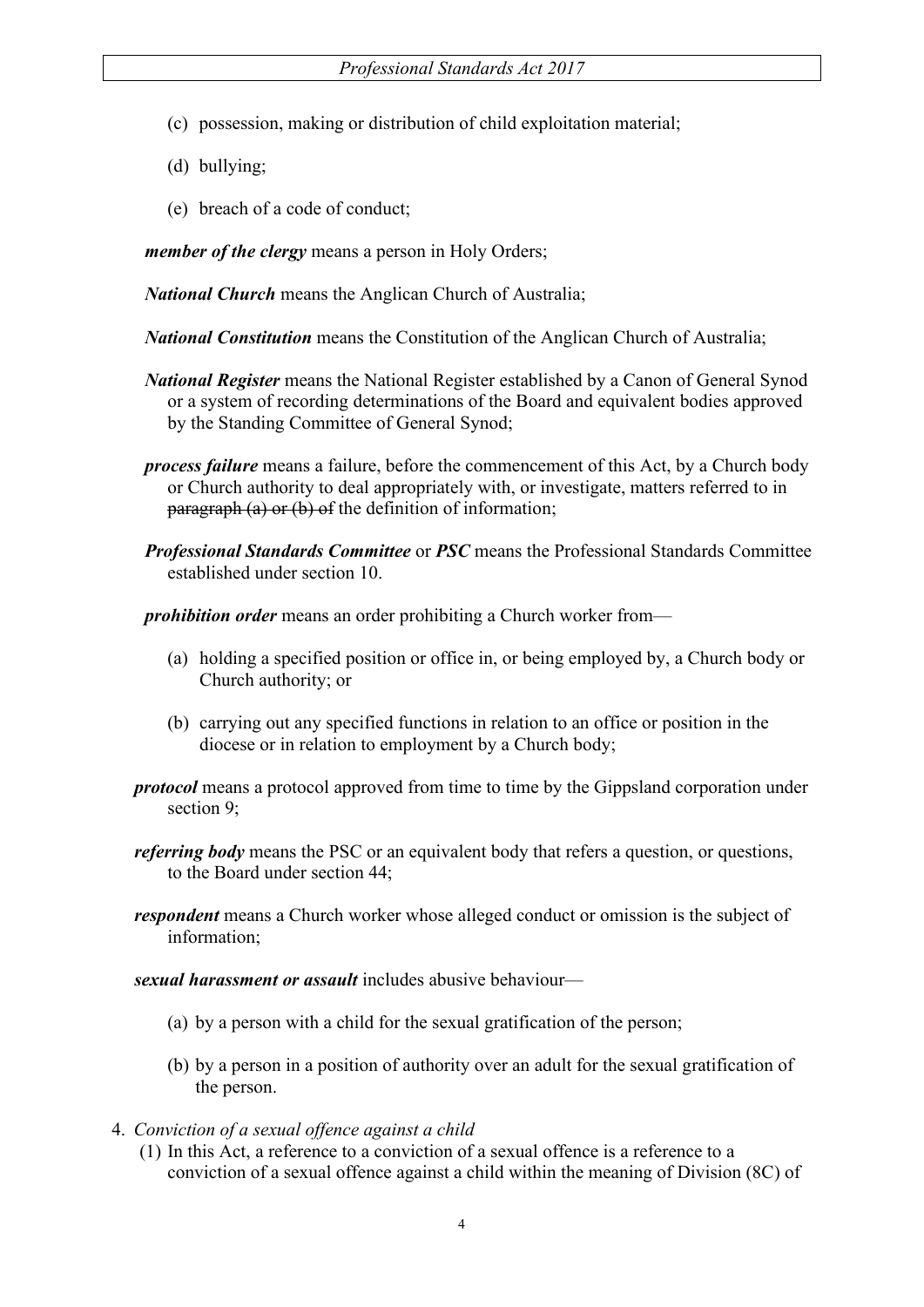## Part 1 of the **Crimes Act 1958** of Victoria.

- (2) If a person convicted of an offence against a law of another State or a Territory substantially similar to a sexual offence against a child within the meaning of the Division (8C) of the **Crimes Act 1958** of Victoria*,* the conviction for the offence against that law is to be taken for the purposes of this Act to be a conviction of a sexual offence against a child within the meaning of Division (8C) of Part 1 of the **Crimes Act 1958** of Victoria.
- 5. *When person is taken to be engaged* For the purposes of this Act, a person—
	- (a) employed by a Church authority or Church body; or
	- (b) holding a position or performing a function with the actual or apparent authority of a Church authority or a Church body—

is to be taken to be engaged by the Church authority or Church body.

6. *Agreements and arrangements*

The Gippsland corporation may enter into such agreements or arrangements, as it sees fit, with a relevant authority of another diocese as to the terms on which powers and functions of the equivalent bodies or person of that diocese are to be exercised by the persons holding office in, or as delegates of, the PSC, or by the members or secretary of the Board.

7. *Code of conduct*

The Synod or the Bishop in Council must from time to time, by resolution, approve a Code of Conduct for observance by Church workers in the Diocese.

8. *Promulgation of Code of Conduct*

The Bishop in Council, through the PSC and by such other means as may be considered appropriate, must take such steps as may be necessary or desirable to promote the knowledge, understanding and observance of any Code of Conduct applicable in the Diocese.

- 9. *Protocols*
	- (1) The Gippsland corporation must from time to time consider and approve protocols, not inconsistent with this Act, for implementation in relation to information.
	- (2) The protocols must include—
		- (a) procedures for receiving information;
		- (b) the appointment, role and function of contact persons;
		- (c) provision for informing complainants and victims of alleged conduct the subject of information, and respondents, or rights, remedies and relevant procedures available to them;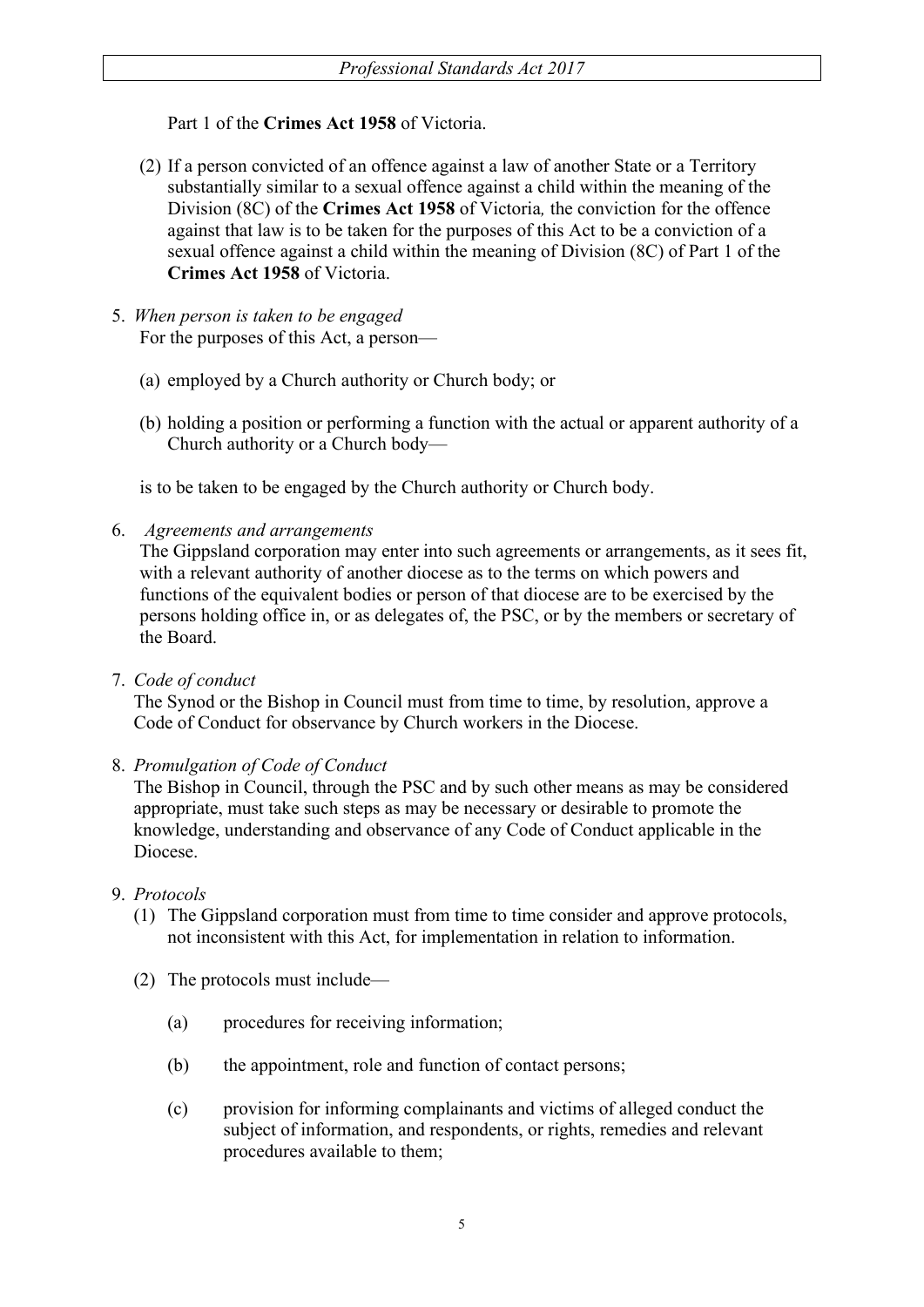- (d) provision for assisting or supporting, as appropriate, all persons affected by alleged conduct the subject of information;
- (e) an explanation of the processes for investigating and dealing with information;
- (f) provision for dealing fairly with respondents;
- (g) processes for referral to mediation and conciliation in appropriate circumstances;
- (h) processes for dealing with alleged process failure;
- (i) provisions for regular information, reports, advice and recommendations to the Bishop and any other relevant Church authority at each stage of the process of dealing with information;
- (j) procedures for working, where necessary, with law enforcement, prosecution or child protection authorities of the States and Territories and of the Commonwealth of Australia;
- (k) procedures for mandatory reporting of alleged examinable conduct to the Director or a member of the police, or both;
- (l) procedures and requirements—
	- (i) for the issue by the Director of clearances for fitness to members of the clergy;
	- (ii) for the issue by the Director of clearances for fitness to Church workers, other than members of the clergy—

including the manner of making an application for a clearance, the period for which a clearance is current and the terms and conditions to which a clearance may be subject.

## PART 2—PROFESSIONAL STANDARDS COMMITTEE

- 10. *Professional Standards Committee*
	- (1) There must be a Professional Standards Committee for the Diocese, consisting of not less than 5 members.
	- (2) The members of the PSC must be appointed, and hold office, on such terms and conditions as may be determined by the directors of the Gippsland corporation from time to time or in accordance with regulations made by the Bishop in Council.
	- (3) The directors of the Gippsland corporation must appoint one of the members of the PSC as its convener.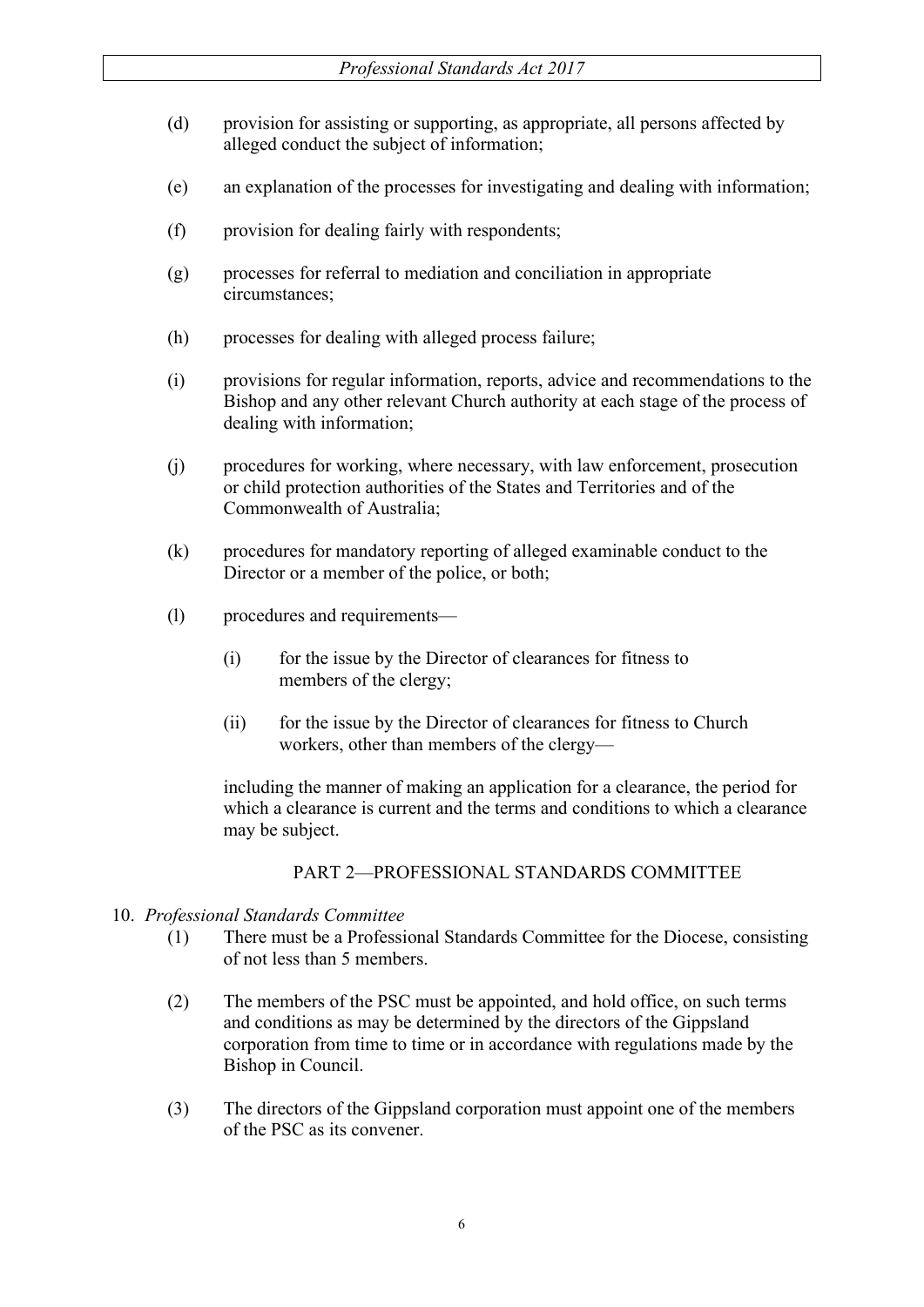- (4) The membership of the PSC must be constituted so as collectively to provide experience and appropriate professional qualifications in—
	- (a) law;
	- (b) ordained ministry;
	- (c) child protection, social work, ethics or counselling.
- (5) The PSC must include at least one person who is not a member of the National Church and, so far as it is reasonably practicable, must include at least one man and one woman.
- 11. *Meetings and procedure*
	- (1) The PSC may meet from time to time as determined by the convener or by a majority of its members and may conduct its business by telephone or electronic communication.
	- (2) The procedures of the PSC are as determined by the PSC.
	- (3) A majority of the members constitutes a quorum.
	- (4) A decision taken otherwise than at a meeting of the PSC, if supported by a majority of the members of the PSC, constitutes a decision of the PSC.
	- (5) The PSC must in all things act as expeditiously as possible.

## 12. *Vacancies*

An act or proceeding of the PSC is not invalid by reason of a vacancy in its membership and, despite the subsequent discovery of a defect in the appointment of a member, any such act or proceeding is as valid and effectual as if the member had been duly nominated or appointed.

## 13. *PSC may constitute equivalent body*

PSC may constitute an equivalent body, either generally or for a particular case or matter.

## 14. *Confidentiality*

Subject to this Act, the Director, a member of the PSC, a Church authority or a person engaged on work related to the affairs of the PSC must not divulge information that comes to his or her knowledge by reason of that office or position otherwise than—

- (a) in the course of carrying out duties of an office or position;
- (b) as authorised by or under this Act or a protocol;
- (c) under a requirement of law;
- (d) to an insurer or insurance broker if the information may give rise to, or be relevant to, a claim for indemnity by a Church body or Church authority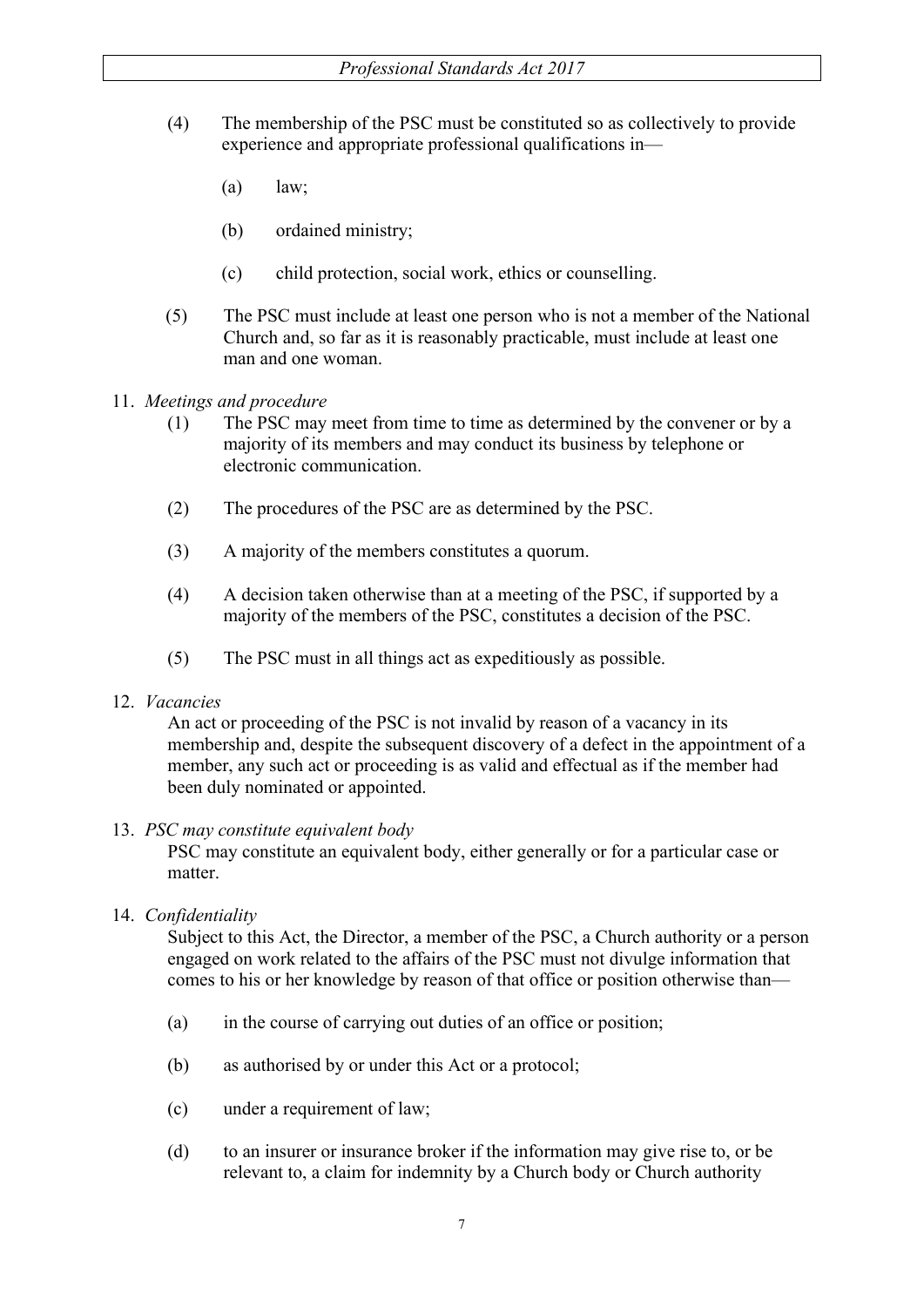against the insurer or relevant to obtaining or continuing insurance cover.

15. *Disclosure to an equivalent body*

The PSC must disclose to an equivalent body relevant details of information in its possession concerning the alleged conduct of a Church worker that—

- (a) is relevant to, or arises during the course of, an investigation undertaken by the PSC where the PSC knows that the Church worker resides in the diocese of the equivalent body;
- (b) is information concerning conduct alleged to have occurred in the diocese of the equivalent body—

and must co-operate with any equivalent body.

- 16. *Making material public*
	- (1) Subject to subsection (2), the PSC may, without disclosing the identity of any person who has provided information to the PSC, make public such material on its activities as it lawfully may disclose.
	- (2) The PSC must not make public any material that is the subject of a reference to the Board, unless the Board directs or approves.
- 17. *Annual reports*
	- (1) The PSC must report each year to the Bishop in Council on its activities in the preceding year, but without disclosing the identity of any informant, complainant or respondent.
	- (2) Despite (1), the PSC may disclose the identity of a respondent who has been exonerated from an allegation the subject of information or who has been the subject of a determination or recommendation by the Board.

## 18. *Powers and duties of the PSC*

(1) Subject to this Act, the PSC has the following powers and duties—

- (a) implementing the protocols;
- (b) receiving information;
- (c) acting on information in accordance with this Act and the protocols;
- (d) appointing suitable persons to fulfill the several roles required to implement the protocols;
- (e) where appropriate, arranging for the conciliation or mediation of a complaint the subject of information;
- (f) investigating information in a timely and appropriate manner;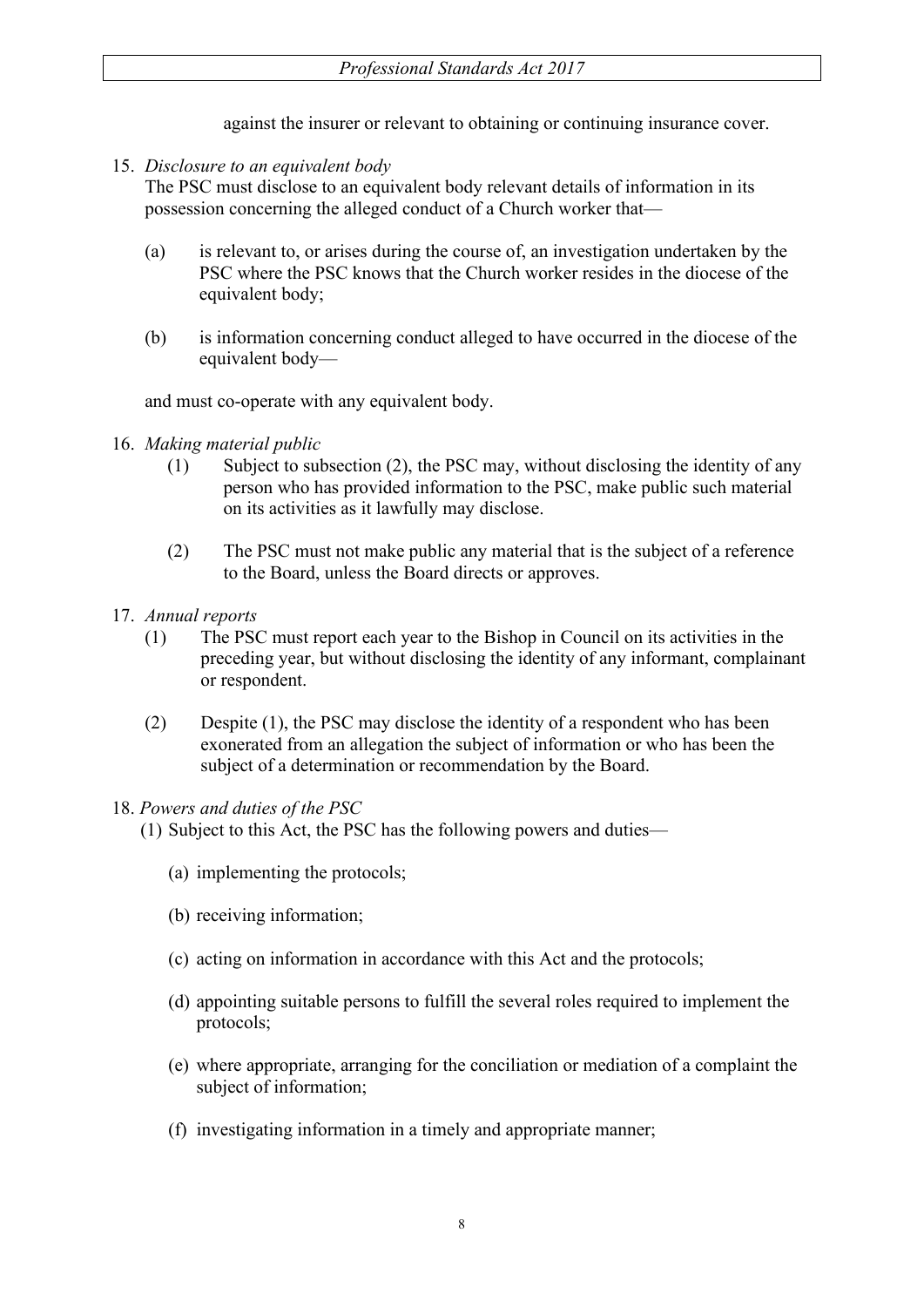- (g) where appropriate, recommending to the Bishop in Council any changes to the protocols;
- (h) advising any relevant Church authority or Church body as to the financial or other needs of a person affected by conduct the subject of information and as to any possible or actual legal proceedings against a Church body or Church authority arising out of the alleged conduct of a Church worker;
- (i) referring any information in its possession to a member of a law enforcement, prosecution or child protection authority of a State or Territory or of the Commonwealth of Australia to which the information is, or may be, relevant;
- (j) maintaining proper records of all information received and of action taken in relation to such information;
- (k) exercising such other powers and functions as are conferred on it by this or any other Act.
- (2) The power and duty of the PSC to exercise its functions under this Act arise in respect of–
	- (a) conduct wherever it is alleged to have been engaged in by a Church worker resident or licensed in the Diocese, or engaged in by a Church authority;
	- (b) conduct that is alleged to have occurred within the Diocese, wherever the Church worker involved in the alleged conduct may reside;
	- (c) conduct, wherever it is alleged to have been engaged in, and wherever it is alleged to have occurred, by a Church worker, wherever the Church worker may reside—
		- (i) in respect of or affecting a person resident in the Diocese; or
		- (ii) that may affect a Church body or Church authority or property held in trust for the benefit of, or in connection with, the National Church or a Church body in the Diocese.

PART 3—DIRECTOR OF PROFESSIONAL STANDARDS

## 19. *Appointment of Director*

(1)There must be a Director of Professional Standards for the Diocese.

- (2)There may also be a Deputy Director of Professional Standards or more than one such Deputy.
- (3)The Director, and any Deputy Director, must be appointed by the Gippsland corporation and hold office on such terms and conditions as may be determined from time to time by resolution of the Directors of the Gippsland corporation, after consultation with the Bishop in Council.

## 20. *Appointment of Acting Director*

(1) The Gippsland corporation may appoint an acting Director of Professional Standards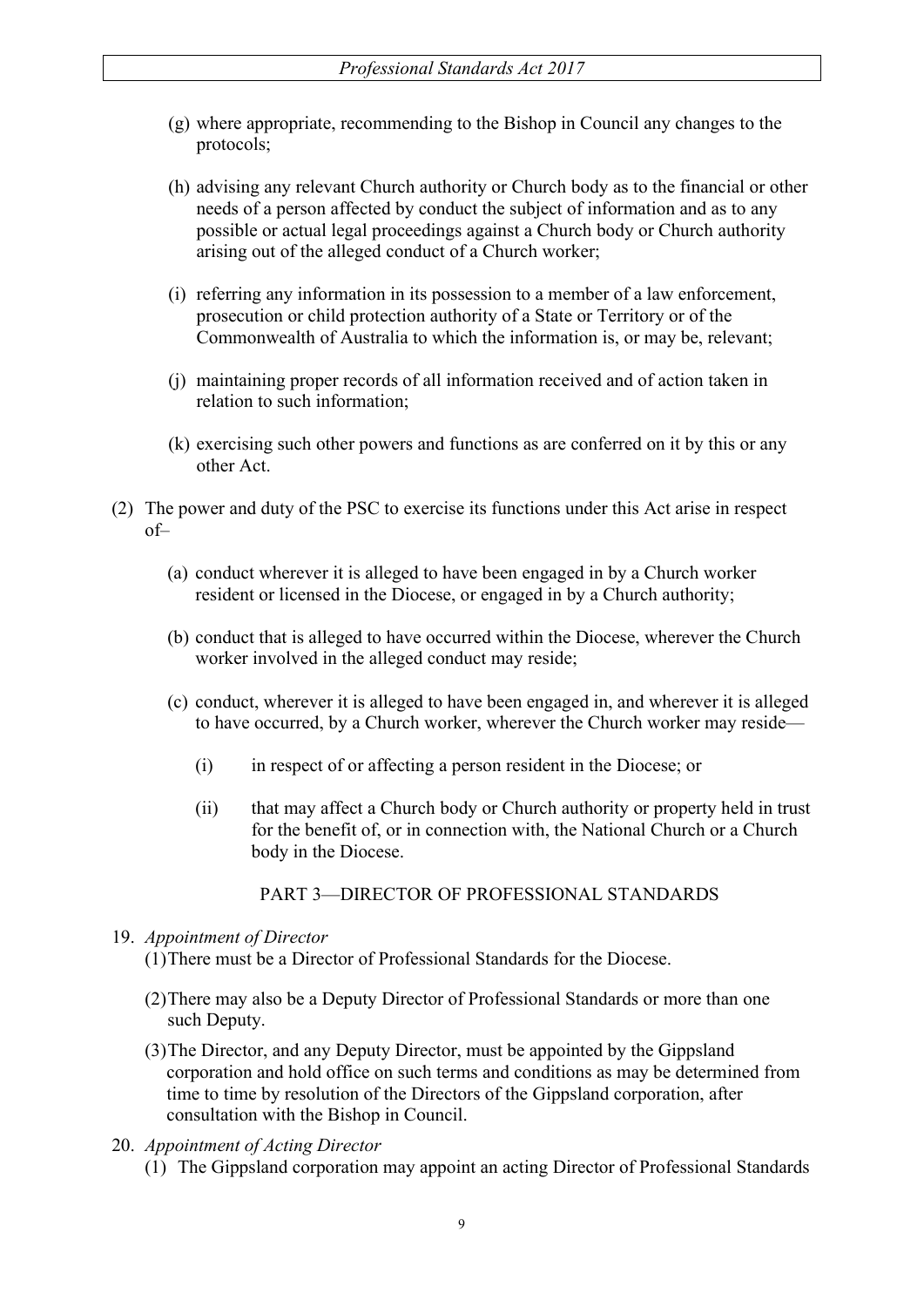on such terms and conditions as may be determined by resolution of the Directors of the Corporation.

- (2) The acting Director of Professional Standards may act in that capacity during the absence of the Director or during a vacancy in the office of Director.
- (3) An acting Director of Professional Standards when acting in that capacity is taken to be the Director and has all the powers and functions of the Director.

## *Functions of Director*

21. The Director has the following functions—

- (a) to receive information on behalf of the PSC;
- (b) to manage the implementation of the protocols in respect of information;
- (c) to be the executive officer of the PSC;
- (d) to attend meetings of the PSC unless the PSC, in respect of a particular meeting or part of a meeting, otherwise determines;
- (e) such other functions and duties as may be prescribed by this or any other Act or as may be determined by the Gippsland corporation or the PSC.

#### 22. *Director may act for another Diocese*

The Director may act in a corresponding capacity for another Diocese either generally or for a particular case or matter.

## PART 4—INVESTIGATION

## 23. *Information to be reported*

A Church worker or Church authority must, as soon as possible after becoming aware of any information (within the meaning of section 3)—

- (a) report the information to the PSC;
- (b) in the case of becoming aware of an alleged sexual offence against a child, within the meaning of the *Crimes Act 1958*, report the information to the PSC and a member of the police, unless there are reasonable grounds to believe that the information is already known to the PSC or a member of the police.
- 24. *Obligation to investigate examinable conduct*

Subject to this Act, if the PSC considers that the subject matter of information constitutes examinable conduct, it must investigate the information.

#### 25. *PSC may refer matters to an equivalent body*

If the PSC considers it appropriate to do so, it may refer the subject matter of information, or the investigation of information, to an equivalent body.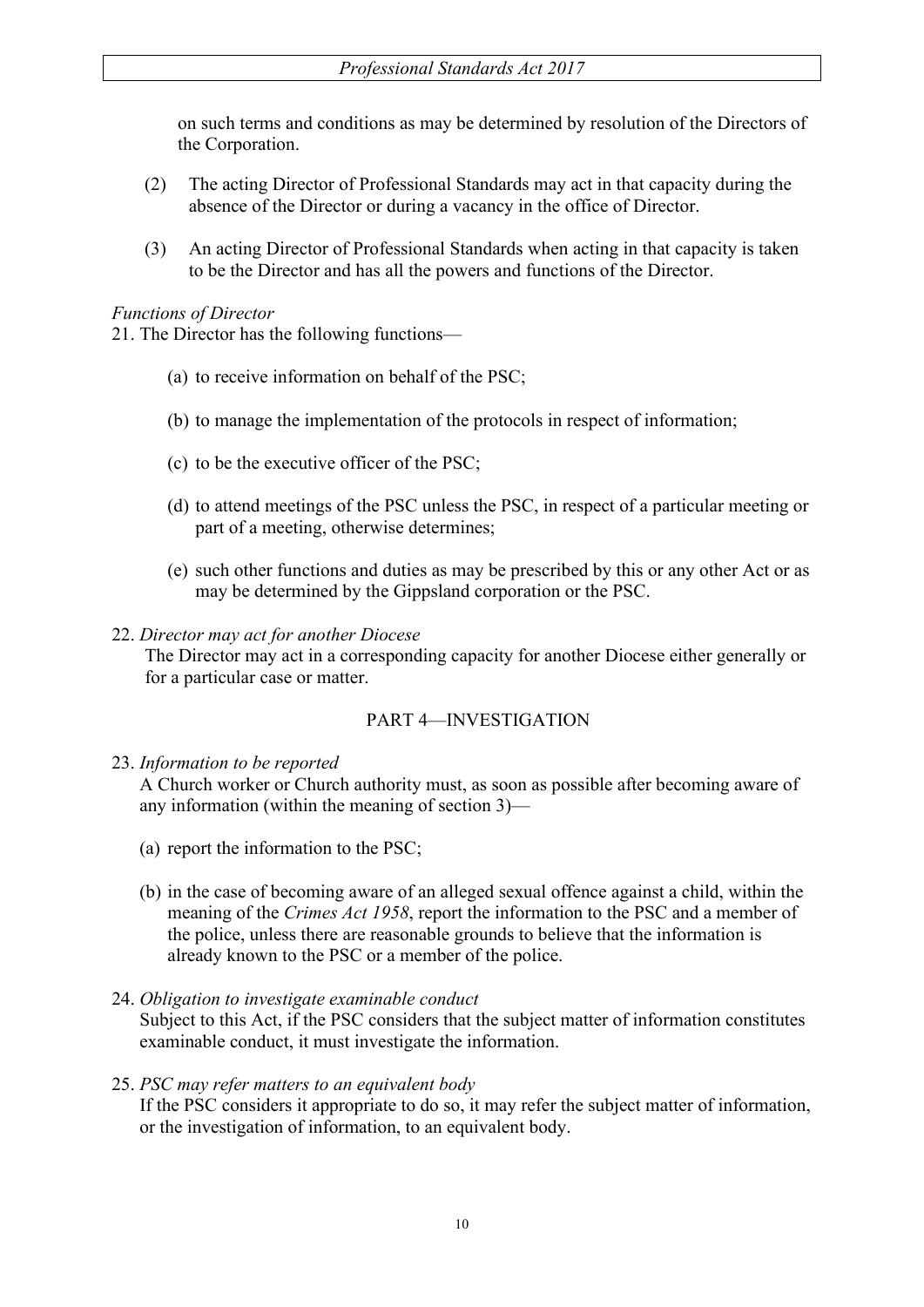- 26. *Where PSC and equivalent body have power and duty to investigate same matter* 
	- (1) If the PSC and one or more equivalent bodies have the power and duty to investigate information concerning the alleged conduct or omission of the same Church worker and cannot agree—
		- (a) which body is to carry out the investigation or part of it; or
		- (b) whether a question specified in section 44 should be referred to the Board or an equivalent body that has power to investigate the matter—

the PSC must refer the disagreement for decision by the Director and the persons acting in a corresponding capacity for each other diocese acting together.

- (2) The PSC must act in accordance with the unanimous decision of the persons referred to in subsection (1) or, if those persons cannot agree within a reasonable time after the disagreement is referred, the PSC must refer the matter to a member of the House of Bishops appointed by the Primate.
- (3) In making a decision under subsection (2), the Director is not bound by the views or instructions of the PSC but must take into account the most convenient course for all concerned and the proper and expeditious conduct of the investigation or referral, as the case may be.
- (4) In all matters affecting the operation of this Act, the PSC and the Director must cooperate with, and assist, an equivalent body and a person acting in the corresponding capacity of the Director in another diocese.

## 27. *When PSC may refrain from further investigation*

- (1) The PSC may refrain from further investigation of information if—
	- (a) in its opinion, the allegations the subject of information are false, vexatious or misconceived, or their subject matter is trivial;
	- (b) the subject matter is under investigation by some other competent person or body or is the subject of legal proceedings;
	- (c) the person making the allegations of examinable conduct or a person affected by the conduct the subject of the information has failed to provide further particulars or to verify the allegations by statutory declaration as requested by the Director or the PSC; or
	- (d) in its opinion, there is insufficient reliable evidence to warrant an investigation or further investigation.
- (2) The PSC may dismiss information if it considers that there is insufficient reliable evidence to warrant an investigation or further investigation.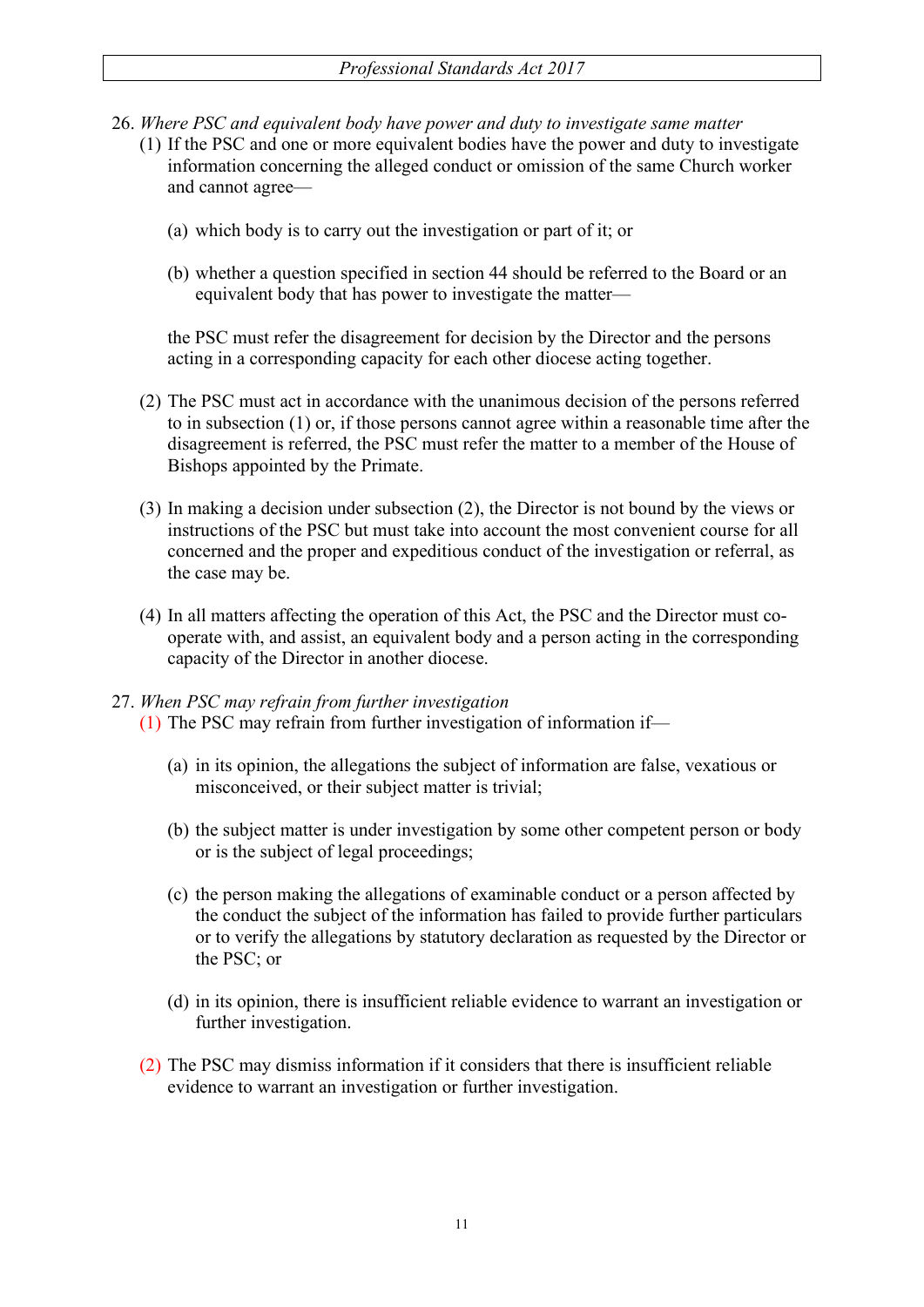28. *Statutory declarations etc for the Board*

For the purposes of an investigation, the PSC must obtain such statutory declarations, statements, recordings and other documents as the PSC considers necessary or advisable for presentation to the Board.

### 29. *Respondent to provide report*

- (1) The PSC may, by notice in writing to a respondent, require the respondent to provide a detailed report to the PSC within the time specified in the notice in relation to any matter relevant to the investigation.
- (2) The respondent—
	- (a) must truthfully answer any question put by, or on behalf of, the PSC in the exercise of the powers conferred by this Act;
	- (b) must not mislead the PSC or a member of the PSC;
	- (c) must not unreasonably delay or obstruct the PSC in the exercise of powers conferred by this Act.
- (3) If a respondent declines to answer a question on the ground that the answer might tend to incriminate the respondent, a written record must be made of the question and the ground of refusal.
- 30. *Recommendation for suspension or a prohibition order*
	- (1) At any time after the PSC has commenced, or caused to be commenced, an investigation of information under this Act, the PSC may, after giving the respondent an opportunity to be heard, recommend to the relevant Church authority—
		- (a) that the respondent be suspended from the duties of office or engagement by a Church body; or
		- (b) that a prohibition order be made against the respondent—

or that the respondent be suspended and a prohibition order be made.

(2) The relevant Church authority may give effect to a recommendation made under subsection  $(1)$ .

#### 31. *PSC to take relevant matters into account*

Before making a recommendation under section 30, the PSC must take into account—

- (a) the seriousness of the conduct alleged in the information;
- (b) the nature of the material to support or negate the allegations;
- (c) whether any person is at risk of harm;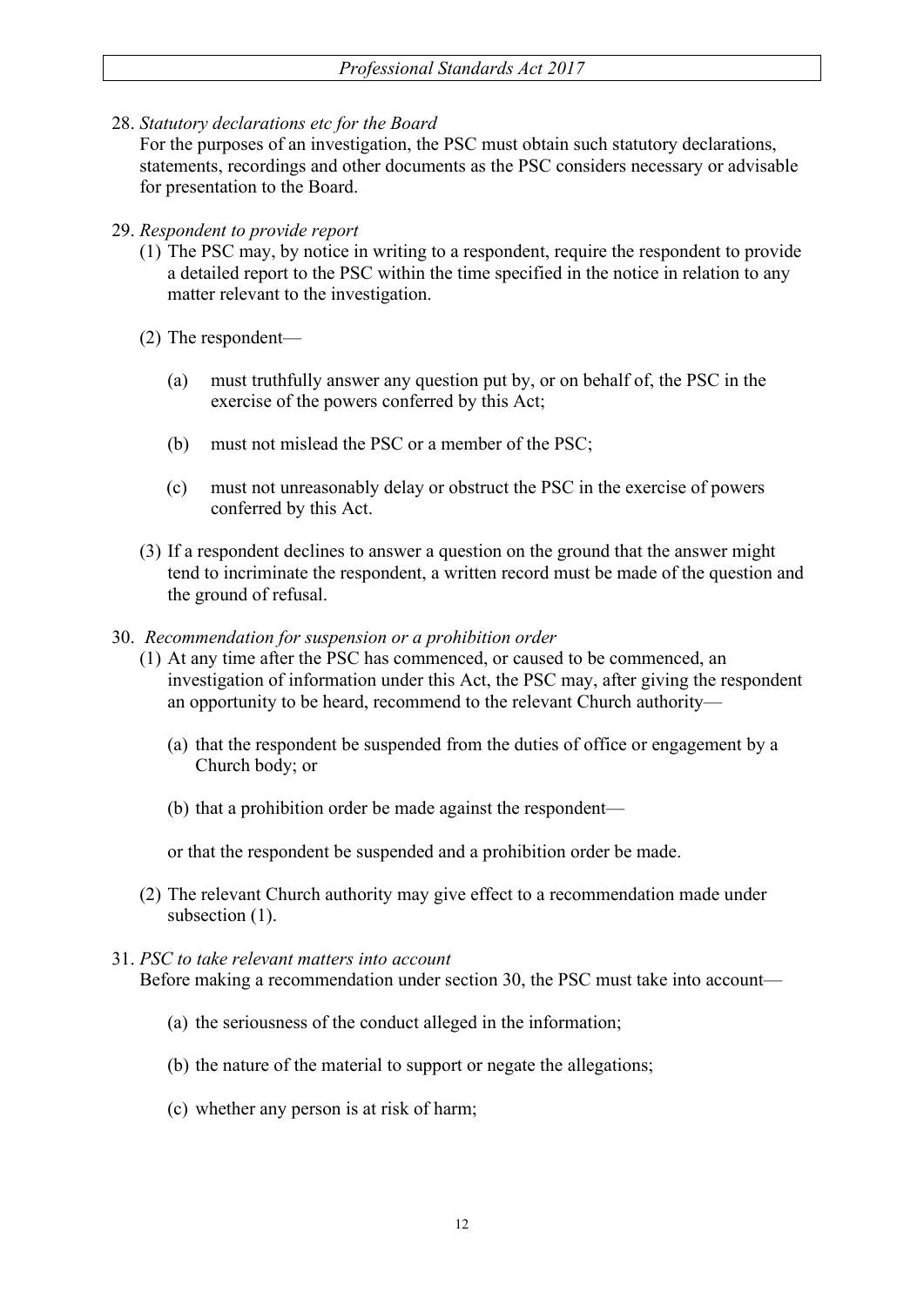(d) any other allegation or similar examinable conduct previously made or reported to the PSC or to an equivalent body within the previous 10 years—

and any other relevant matter.

- 32. *When Church authority must terminate suspension or prohibition order* A Church authority must terminate a suspension or prohibition order made by it in accordance with a recommendation under section 30—
	- (a) if the PSC terminates the investigation without referring the matter to the Board;
	- (b) upon a direction to that effect by the Board;
	- (c) upon the Church authority giving effect to a recommendation of the Board under section 56.
- 33. *Arrangements during a suspension or prohibition order etc* During a suspension or prohibition under this Part or during a period when a person voluntarily stands down from a position while conduct the subject of information is dealt with under this Act—
	- (a) if there is a prohibition order, the respondent must comply with the terms of the prohibition order;
	- (b) the respondent is not eligible for appointment to any position or function covered by any suspension or prohibition order;
	- (c) the relevant Church authority may fill the vacancy caused by any suspension or prohibition order;
	- (d) the respondent is entitled to whatever stipend, salary, allowances and other benefits that he or she would otherwise have received and which are to be met or reimbursed from funds under the control of the Bishop in Council.

PART 5—PROFESSIONAL STANDARDS BOARD

- 34. *Professional Standards Board*
	- (1) There shall be a Professional Standards Board constituted and appointed in accordance with this Part.
	- (2) Subject to this Act, the function of the Board is to inquire into and determine a question referred to it under section 44 and a question within its jurisdiction referred to it by an equivalent body to the PSC and to make a determination referred to in section 56 and, where appropriate, to make a recommendation in accordance with this Act.
	- (3) The Board may exercise its functions in respect of a Church worker—
		- (a) resident or licensed in the Diocese, or engaged by a Church authority;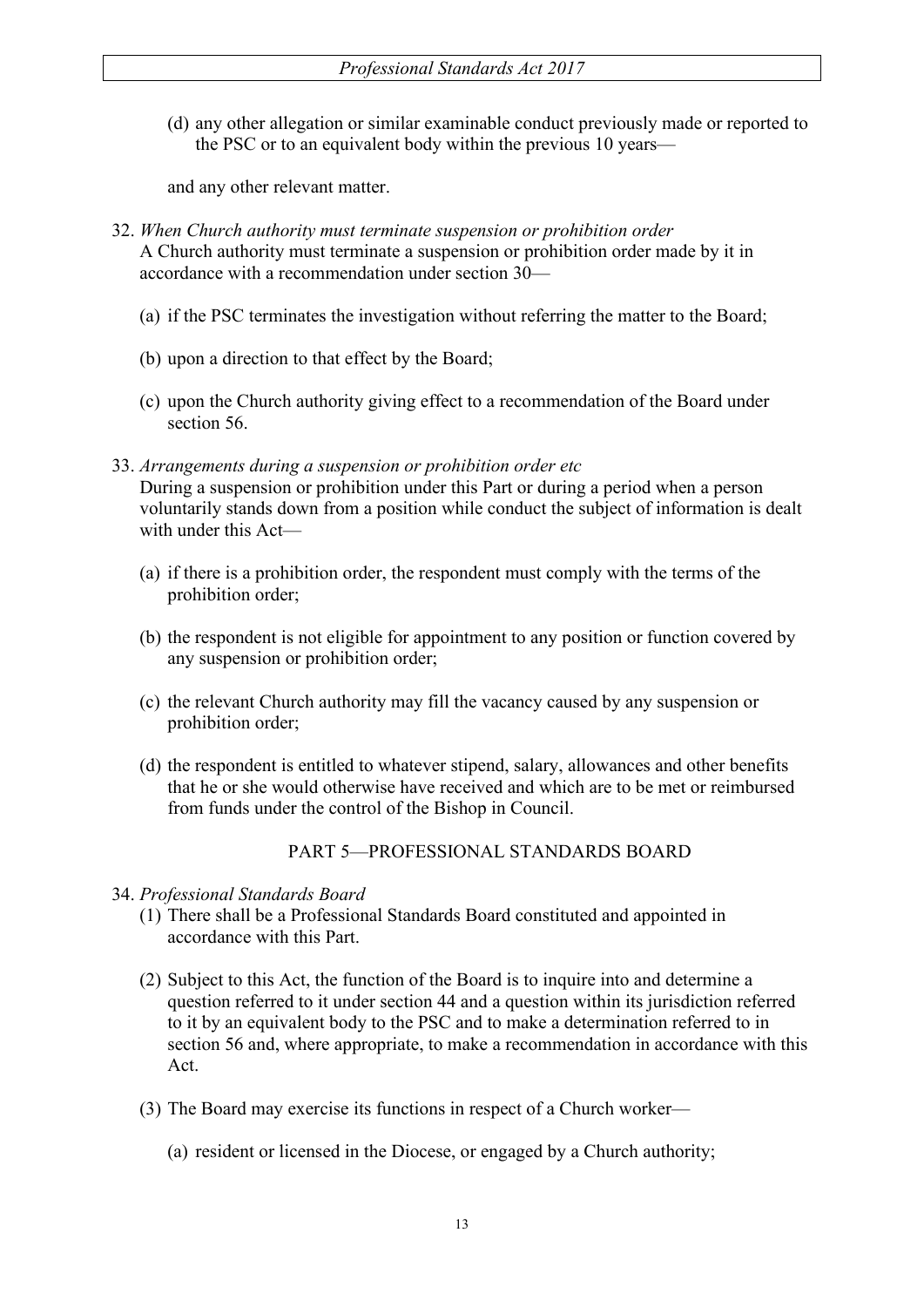- (b) not resident or licensed in the Diocese, nor engaged by a Church authority, but whose conduct is alleged to have occurred when the Church worker was resident or licensed in the Diocese or engaged by a Church authority.
- (4) The members of the Board are to be appointed from a panel comprising—
	- (a) a President and a Deputy President, each with at least 5 years as practising barrister or solicitor;
	- (b) 2 members of the clergy of at least 7 years standing;
	- (c) 2 lay members (who may or may not be members of the National Church) who have skills and qualifications appropriate for members of the Board. *Inserted by Act 392/2021*
- (5) The members of the panel referred to in section 35 may constitute an equivalent body, either generally or for a particular case or matter.
- (6) The members of the panel are to be appointed by the directors of the Gippsland corporation on such conditions as are set out in the terms of the appointment.
- (7) A vacancy in the membership of the panel is to be filled by, or in accordance with, a resolution of the Gippsland corporation.
- 35. *Convening a panel*
	- (1) The members of the panel to be convened for a reference to the Board are to be determined by the President, or if there is a vacancy in the office of President, by the Deputy President.
	- (2) For the purpose of a reference to the Board, the Board is to consist of the President or Deputy President, who is to preside, and at least one clergy member and at least one lay member from the panel. *Inserted by Act 392/2021*
	- (3) If, in the opinion of the presiding member a member of the panel has a conflict of interest in a matter before the Board, the member must be disqualified from participating in the reference.
	- (4) For the purpose of this section, a vacancy in the office of President includes a situation in which the President is unable to act because of a conflict of interest in a matter or illness or absence from the Diocese.
- 36. *Rules of the Board*
	- (1) The President may make Rules of the Board reasonably required by or under this Act in relation to the practice and procedure of the Board.

*Amended by Act 392/2021*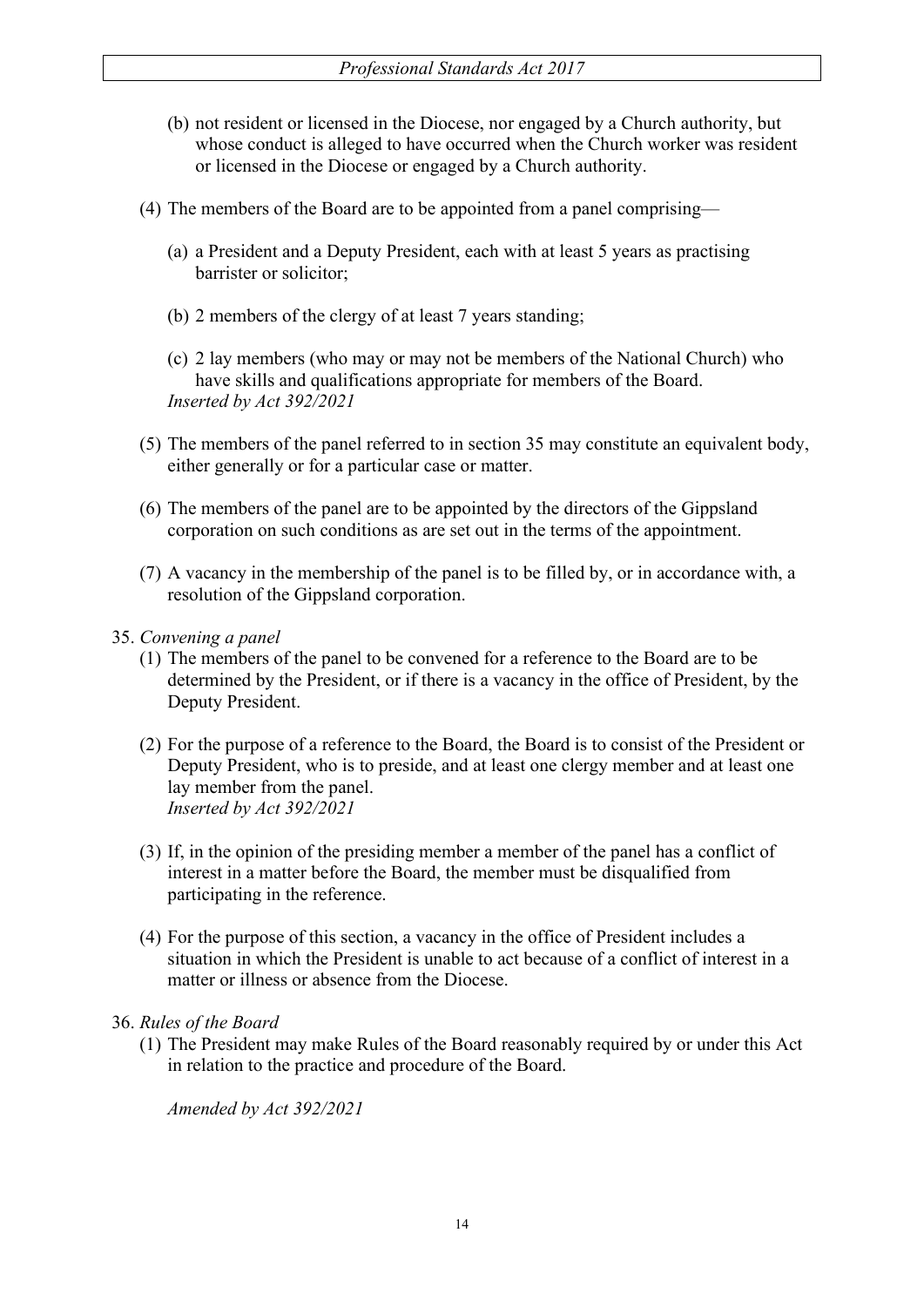37. *Where a member of the Board is unable to continue*

If a member of the Board, other than the presiding member, dies or is unable to continue to sit in a matter before the Board, the presiding member may determine to continue the matter, despite the vacancy.

- 38. *The President or Deputy President may convene two or more panels of the Board* The President or Deputy President may convene two or more panels to sit concurrently.
- 39. *Secretary of the Board*
	- (1) The Bishop in Council may appoint a secretary of the Board on such terms and conditions determined by the Bishop in Council.
	- (2) The secretary of the Board may act in a corresponding capacity for another diocese either generally or for a particular matter.

## 40. *Proceedings of the Board*

- (1) In proceedings of the Board constituted by two or more members—
	- (a) a question of law or procedure must be determined by the presiding member; and
	- (b) any other question is to be determined by a majority of the members and, in the event of an equality of votes, by the presiding member.
- (2) If the Board is constituted by a member sitting alone, other than the President or Deputy President, a question of law that arises must be referred to the President or Deputy President for decision and the decision is a decision of the Board.
- (3) The Board is bound by the rules of natural justice and procedural fairness and must act with fairness and according to equity, good conscience and the substantial merits of the case without regard to technicalities or legal forms and is not bound by the rules of evidence but may inform itself on any matter as it thinks fit.
- (4) Despite subsection (3), the Board may receive evidence of a witness in the form of an affidavit, statutory declaration or signed statement without the need for the personal attendance of the witness, and may use electronic means (such as video link or conference telephone) to receive evidence and submissions.
- (5) The Board may inform itself from the record of any court or tribunal and may adopt any findings of a court or tribunal and accept them as its own.

## 41. *Assistance to the Board*

The Board, for the purpose of a particular reference, may appoint any one or more of the Director, a member of the PSC or another person or persons, to assist it into (but not determining) the reference as the Board thinks fit.

## 42. *Costs and legal assistance*

(1) The Board has no power to award costs.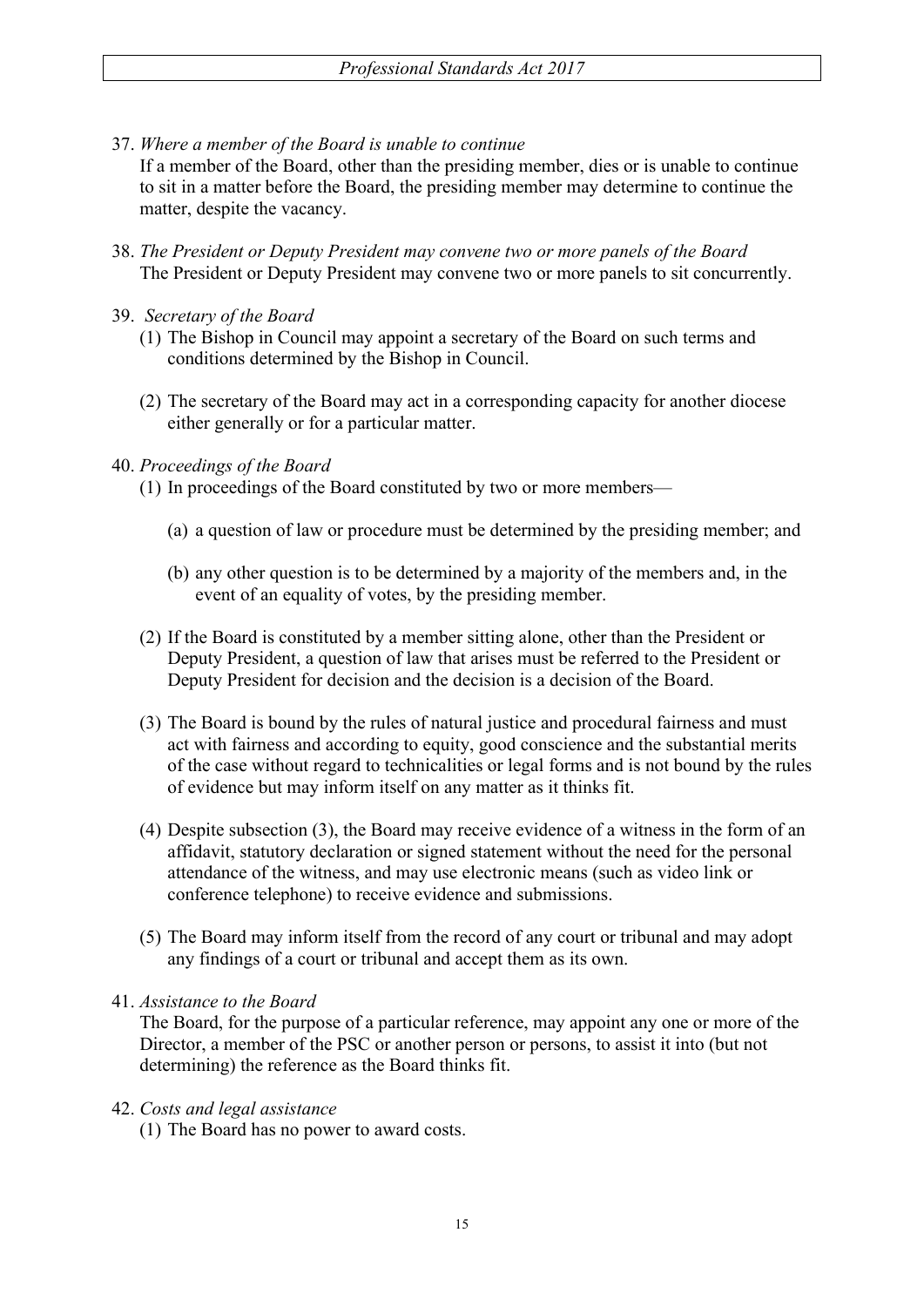- (2) The Bishop in Council may grant legal assistance on such terms and conditions as it determines.
- 43. *Proceedings of the Board not affected by vacancy or certain defects* An act or proceeding of the Board is not invalid by reason only of—
	- (a) a vacancy in its membership or the panel; or
	- (b) a defect in the nomination or appointment of a member of the panel or the Board.

## PART 6—REFERENCE OF MATTERS TO THE BOARD

### 44. *PSC may refer questions to the Board*

- (1) After an investigation under Part 4 or a corresponding provision of an ordinance of a diocese in another State or a Territory, the PSC or an equivalent body may refer to the Board, or an equivalent body of another diocese the question—
	- (a) of the fitness of a Church worker to hold a particular office, licence or position of responsibility in the Church or to be, or to remain, in Holy Orders, or in the employment or engagement of a Church body; or
	- (b) whether, in the exercise of a Church worker's ministry or engagement, or in the performance of any function, the Church worker should be subject to conditions.
- (2) A question under subsection (1) must be referred to the secretary of the Board in a written report of the PSC's investigation signed by the Director or a member of the PSC.

## 45. *Convening of the Board*

- (1) Where a question has been referred to the Board under section 44, the President or Deputy President must as soon as possible determine the membership of the Board for the purpose of the reference and convene a sitting of the Board for the purpose of giving directions.
- (2) A person or body appearing or represented before the Board must comply with the Rules of the Board and any directions given by the Board.

## 46. *Documents and relevant material to be delivered to the Board*

- (1) Within 14 days after the reference of a matter to the Board, or within 14 days after a document or material comes into existence, whichever is the latest, the referring body must cause the document or material to be delivered to the secretary of the Board.
- (2) The referring body, as soon as practicable after delivering the report referred to in section 44 to the secretary of the Board, must cause a signed copy of the report to be delivered to the respondent.

## 47. *Board may give directions*

(1) The Board may at any time, and from time to time, give directions—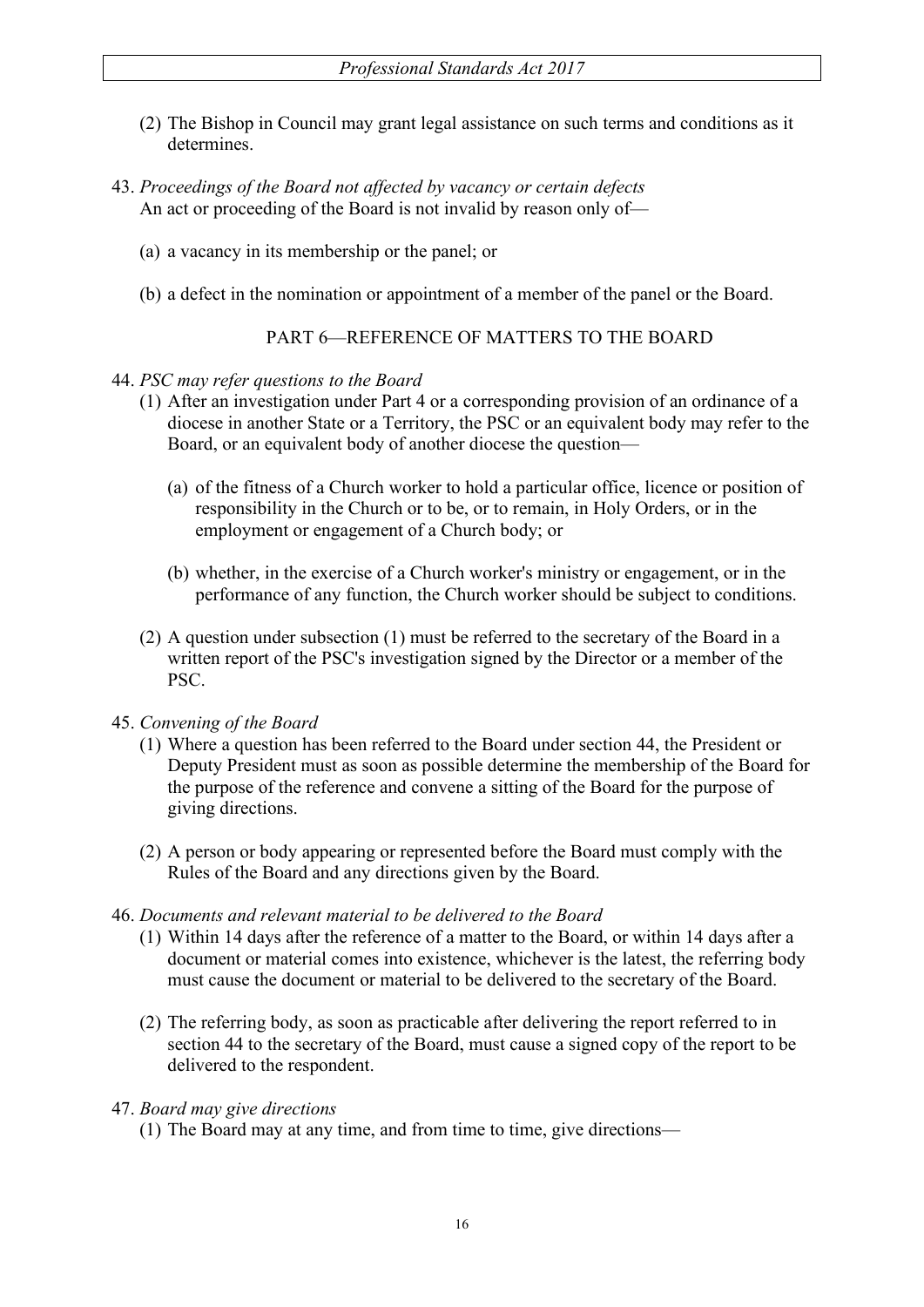- (a) as to the inspection by, and supply of, copies to the respondent or any other person of the documents and material relevant to the reference;
- (b) as to the conduct of its inquiry into the reference.
- (2) The Board may, at any time and from time to time, give directions as to any further inquiries or investigation it requires to be carried out for the purposes of the reference.

## 48. *Board to deal with reference expeditiously*

- (1) The Board must deal with each reference as expeditiously as possible.
- (2) The Board may proceed with the determination of a reference despite that there may be mediation or conciliation proceedings relating to the subject matter of the reference being conducted by or at the direction of the referring body and despite that there may be criminal or other proceedings being taken against the respondent or another person.

## 49. *Sittings of the Board*

The place and time of sittings of the Board comprising two or more members is to be determined by the presiding member, and a sitting of the Board with one member only is to be determined by that member.

## 50. *Notice of sittings*

- (1) Subject to subsection (2), the Board must give reasonable notice of the time and place of a sitting to the Director, the respondent, and such other persons as the Board considers have a proper interest in the matter.
- (2) The Board is not obliged to give notice of a sitting to a person whose whereabouts cannot, after reasonable enquiries, be ascertained.

## 51. *Open sittings*

- (1) Subject to subsection (2), a sitting of the Board on a reference is an open sitting.
- (2) The Board has an absolute discretion—
	- (a) to direct that no person other than—
		- (i) the respondent and any person representing the respondent in the proceedings;
		- (ii) witnesses or persons making submissions (while giving evidence or making those submissions);
		- (iii) officers of the Board or persons assisting the Board;
		- (iv) members of, or persons appointed by, the referring body—

be present in the room while the Board is sitting;

(b) to direct that a particular person (other than a person referred to in paragraph (a)) not be present at the sitting.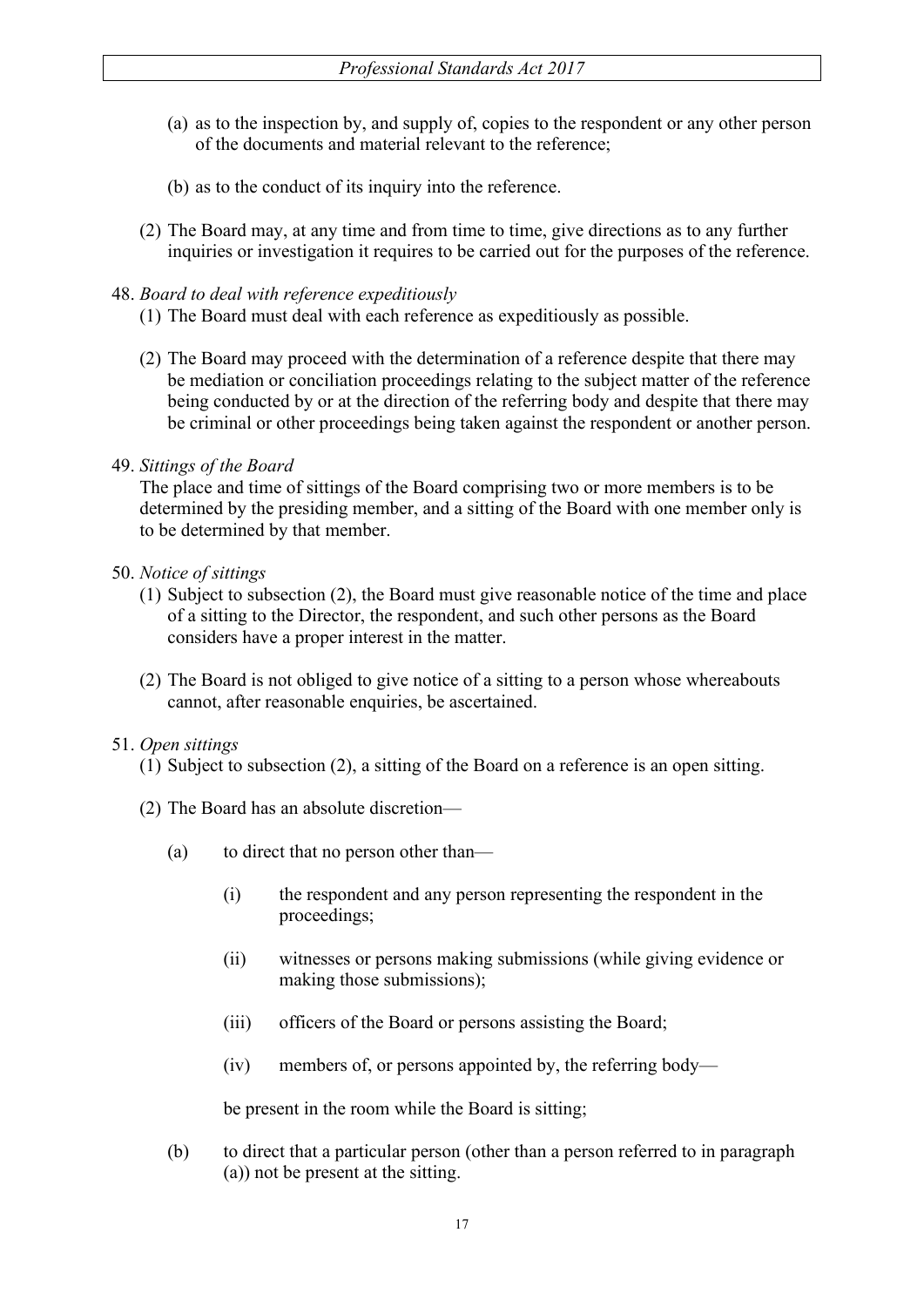52. *Proceedings*

In any proceedings before the Board—

- (a) the referring body and any person may be represented by a legal practitioner or, with leave of the Board, by any person;
- (b) the referring body or its appointed representative must do all it can to assist the Board and must carry out any directions of the Board.
- (c) the Board—
	- (i) must give the referring body and the respondent a reasonable opportunity to call evidence, to examine or cross-examine and to make submissions to the Board: and
	- (ii) must give any person to whom notice of proceedings was given or who satisfies the Board that he or she has a proper interest in the matter a reasonable opportunity to make submissions to the Board.
- 53. *Medical etc examination*
	- (1) The Board may require a respondent to submit within a specified time to a medical, psychiatric or psychological examination by a person approved by the Board, the cost of which must be met from funds of the Bishop in Council.
	- (2) A copy of the report of an examination referred to in subsection (1) must be provided to the respondent and the Board.

## 54. *Board not to inquire into certain matters*

The Board must not, in the course of inquiring into a question—

- (a) inquire into any matter that is or has been the subject of a formal investigation or enquiry conducted—
	- (i) under any provision of the National Constitution;
	- (ii) under a Canon of General Synod or a canon or ordinance of another diocese relating to the discipline of clergy or Church workers by a board of enquiry, tribunal or other body; or
	- (iii) with the authority of the bishop of another diocese resulting in a formal report to the bishop with findings and which concluded, or was commenced, before the date on which any part of this Act comes into effect—

but, if it considers it in the interests of justice to do so, may take into account the finding of any such formal investigation or inquiry.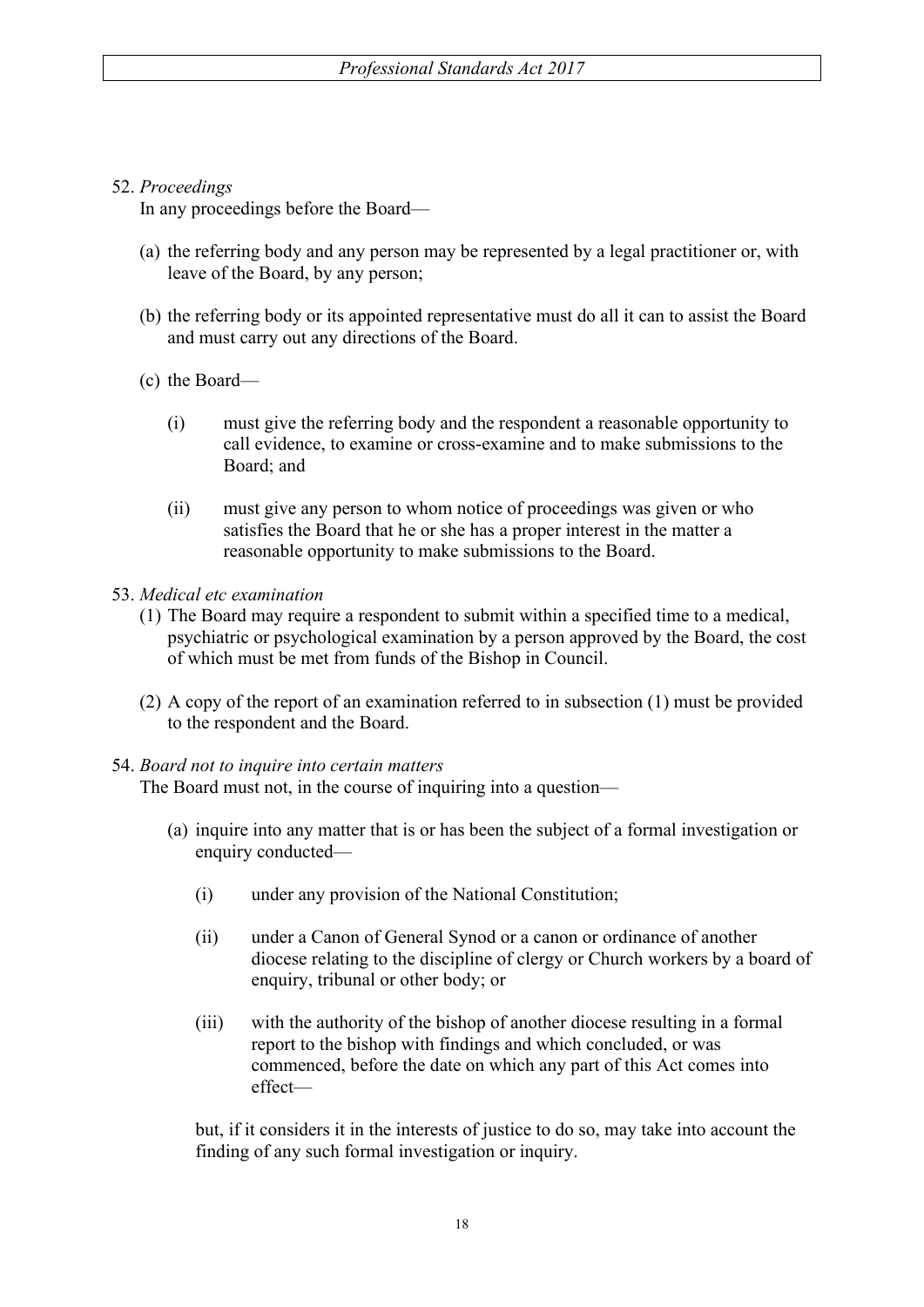- (b) inquire into, make findings in relation to, or take into account, any alleged breach of—
	- (i) faith of the Church, including the obligation to hold the faith;
	- (ii) ritual of the Church, including the rites according to the use of the Church and the obligation to abide by such use;
	- (iii) ceremonial of the Church, including ceremonial according to the use of the Church and the obligation to abide by such use.

## 55. *Absence of person affected by determination of the Board*

The Board may make a determination in any proceedings in the absence of a person who is, or was, a Church worker affected by the determination if satisfied that reasonable efforts have been made to give that person an opportunity to appear.

## 56. *Determinations*

(1) In making any determination, the Board must take into account—

- (a) the conduct of the Church worker as it finds it to have been;
- (b) in the material before the Board, any other fact or circumstance relevant to the determination of the question or questions before it; and
- (c) any failure of the Church worker to comply with a provision of this Act or with a direction of the Board.
- (2) If, after investigating the question or questions referred to it about a Church worker, the Board is satisfied that—
	- (a) the Church worker is unfit, whether temporarily or permanently, at that time or in the future to hold a particular or any office, licence or position of responsibility in the Church or to be or remain in Holy Orders or in the engagement of a Church body; or
	- (b) in the exercise of a Church worker's ministry or engagement in the performance of any function, the Church worker should be subject to certain conditions or restrictions—
	- the Board may determine accordingly, and may—
	- (c) recommend that the Church worker be counselled or supervised;
	- (d) recommend that the Church worker be suspended from office or engagement or from performing a specified function for such period as the Board determines;
	- (e) recommend to the Church authority that the licence or authority of the Church worker be revoked;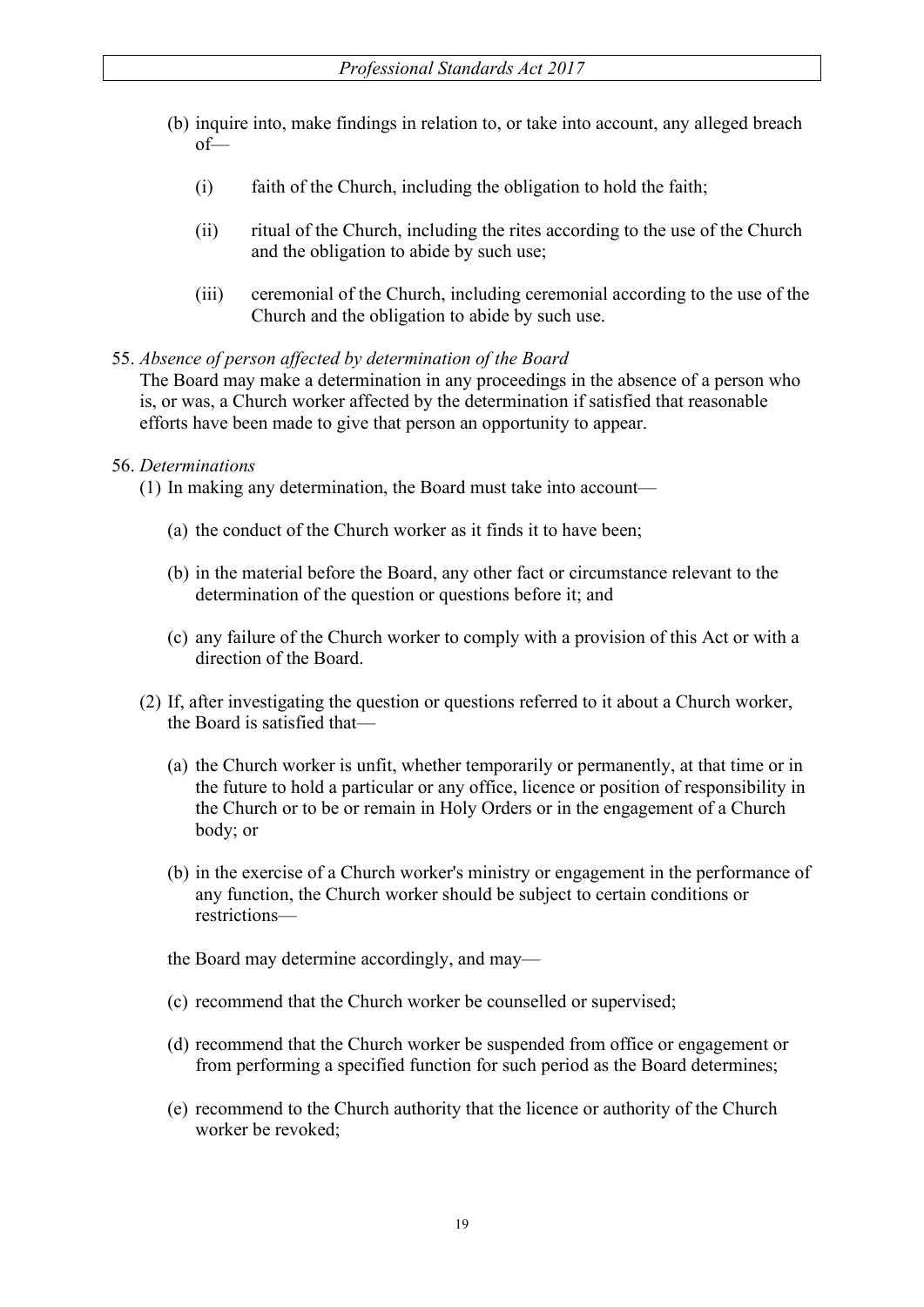- (f) recommend to the relevant Church authority that the Church worker's contract of engagement (if any) be terminated;
- (g) recommend to the relevant Church authority that the Church worker cease to hold any office or position then held;
- (h) recommend to the relevant Church authority that a prohibition order be made in terms specified by the Board;
- (i) recommend to the relevant Church authority that the Church worker's holding of an office or position or engagement or performance of the function, as the case may be, be subject to such condition or restrictions as the Board may specify;
- (j) recommend that the operation of a determination be suspended for such period, and upon such conditions, as the Board sees fit;
- (k) recommend that the Church worker, if a member of the clergy, be deposed from Holy Orders;
- (1) make such other recommendation as the Board sees  $fit^2$  $fit^2$ .

#### 57. *Board to give reasons for a determination*

The Board must give reasons for its determination, other than by way of directions in the course of an inquiry, unless the determination is made with the consent of the respondent.

58. *Church authority may give effect to a recommendation of the Board* A relevant Church authority to which a recommendation under this Act or a recommendation of an equivalent body applies, is empowered to give effect to a recommendation of the Board or an equivalent body having jurisdiction to make a recommendation to the Church authority.

### 59. *Copies of determinations and recommendations* The Board must cause a copy of each determination and recommendation to be provided  $to$ —

- (a) the relevant Church authority, the Director and the PSC; and
- (b) the respondent—

and cause relevant details to be forwarded for entry into the National Register but, in the case of a reviewable decision within the meaning of Part 7, not until—

(c) the time for lodging an application for review has passed and no application has been made; or

<span id="page-19-0"></span><sup>2</sup> Recommendations that may be made include participation in a conciliation, or mediation, an apology, an admonition, retraining of a specified nature, reparation of a specified nature.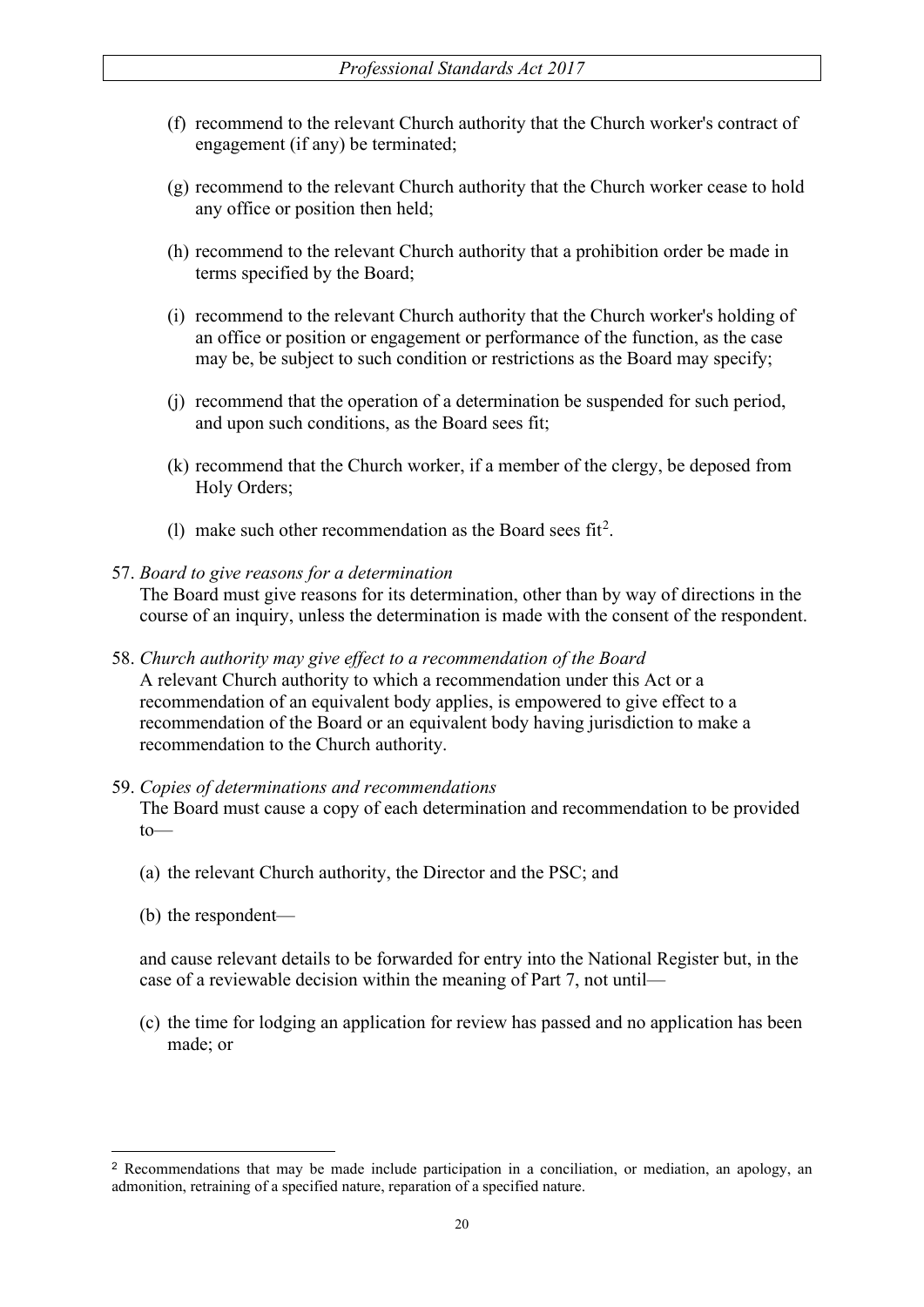(d) if an application for review has been heard and determined, the determination has been made.

## 60. *Deposition*

A person who has been deposed from Holy Orders in accordance with this Act or a in accordance with the provision of any ordinance, act, canon, constitution, statute, legislative measure or provision of a canon of the General Synod or the diocesan synod of another diocese of the National Church—

- (a) is incapable of—
	- (i) officiating or acting in any manner as a bishop, priest or deacon of the National Church;
	- (ii) accepting or holding an office in the National Church capable of being held only by a person in Holy Orders;
- (b) ceases to have any right, privilege or advantage attached to the office of bishop, priest or deacon;
- (c) is not capable of holding an office in the National Church that may be held by a lay person without the prior consent of the relevant bishop.
- 61. *Record of deposition*
	- (1) The deposition of a person from Holy Orders by the Bishop on the recommendation of the Board or an equivalent body is effected by the execution by the Bishop of an Instrument of Deposition in, or to the effect of, the form in the Schedule.
	- (2) The Bishop must—
		- (a) register the Instrument of Deposition in the Registry of the Diocese;
		- (b) deliver a copy of the Instrument of Deposition to the bishop of the diocese in which the person the subject of the Instrument was ordained;
		- (c) deliver a copy of the Instrument of Deposition to the Registrar of the Primate;
		- (d) cause relevant details of the Instrument of Deposition to be forwarded for entry into the National Register.

#### 62. *Relevant Church authority to cause details to be registered*

A relevant Church authority to whom this Act applies must cause relevant details to be forwarded for entry into the National Register of any action taken in relation to a Church worker in accordance with a recommendation of the Board.

## PART 7—REVIEW

63. *Interpretation*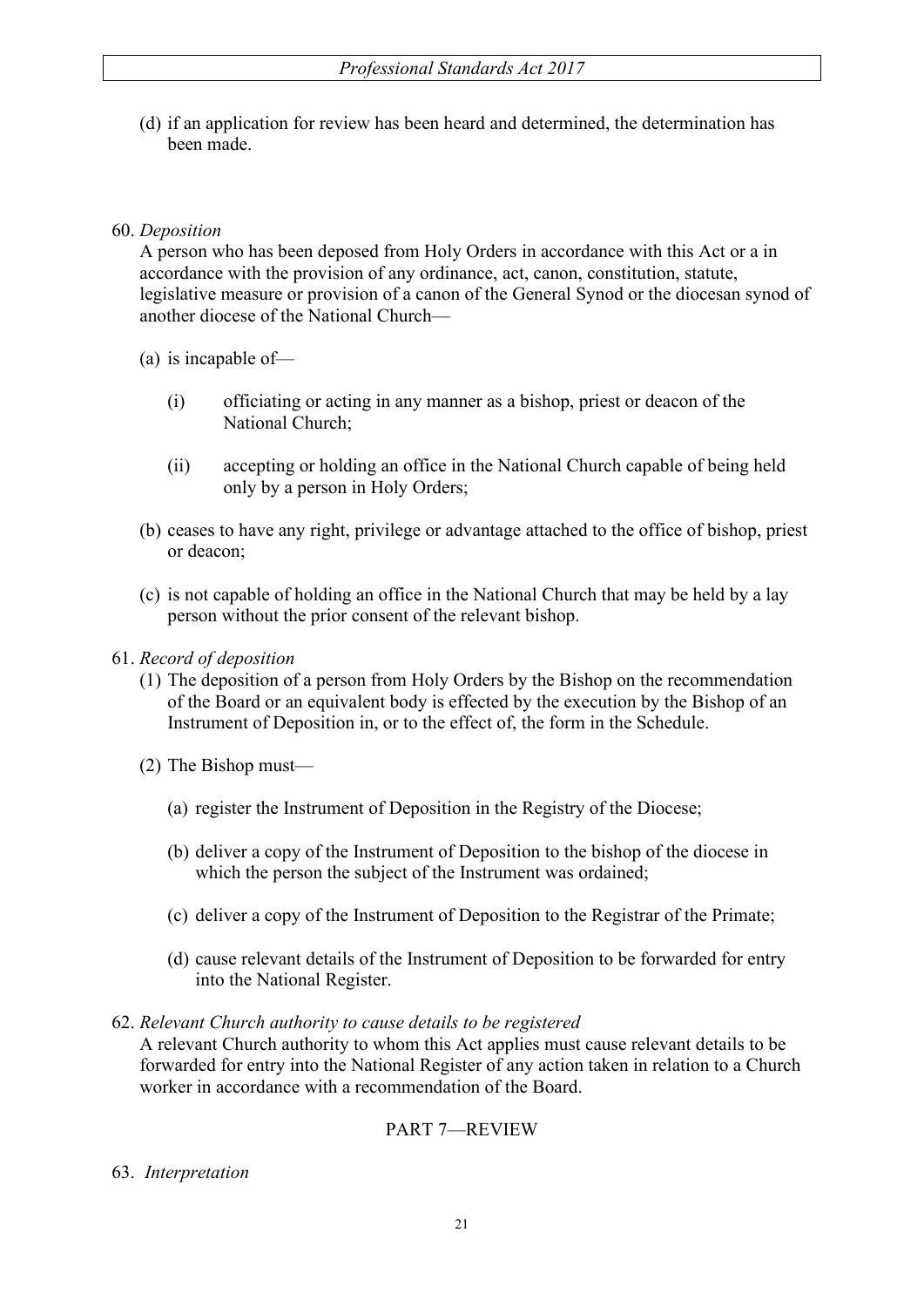- (1) In this Part
	- *reviewable decision* means a determination or recommendation of the Board that, if acted upon by the relevant Church authority, may have the effect of—
		- (a) deposing the respondent from Holy Orders; or
		- (b) terminating the respondent's contract or engagement; or
		- (c) removing or suspending the capacity of the respondent to gain income as a Church worker;
	- *reviewer* means a barrister of not less than 10 years standing with experience in administrative law appointed at the Director's request by the President or Vice-President of the Victorian Bar Council.
- 64. *Application for review*
	- (1) A respondent aggrieved by a reviewable decision may make an application to the Director for a review of the decision.
	- (2) The application must be made in writing within 30 days after the respondent received a copy of the Board's determination or recommendation under section 56.
	- (3) The application may be made on one or more of the following grounds—
		- (a) that a breach of the rules of natural justice occurred in relation to the making of the reviewable decision that materially affected the decision;
		- (b) that procedures required by this Act to be observed in relation to the making of the reviewable decision were not observed and the non-observance materially affected the decision;
		- (c) that the Board did not have jurisdiction to make the reviewable decision;
		- (d) that the reviewable decision was so devoid of any plausible justification that no reasonable Board could have made it;
		- (e) the availability of fresh and compelling evidence that, if available at the time, would have been likely to have materially affected the Board's decision.
- 65. *The application is a stay of the reviewable decision*

The making of an application for review acts as a stay of the reviewable decision pending determination by the reviewer.

- 66. *Appointment of Reviewer*
	- (1) On receipt of an application for review, the Director must forthwith seek the appointment of a Reviewer.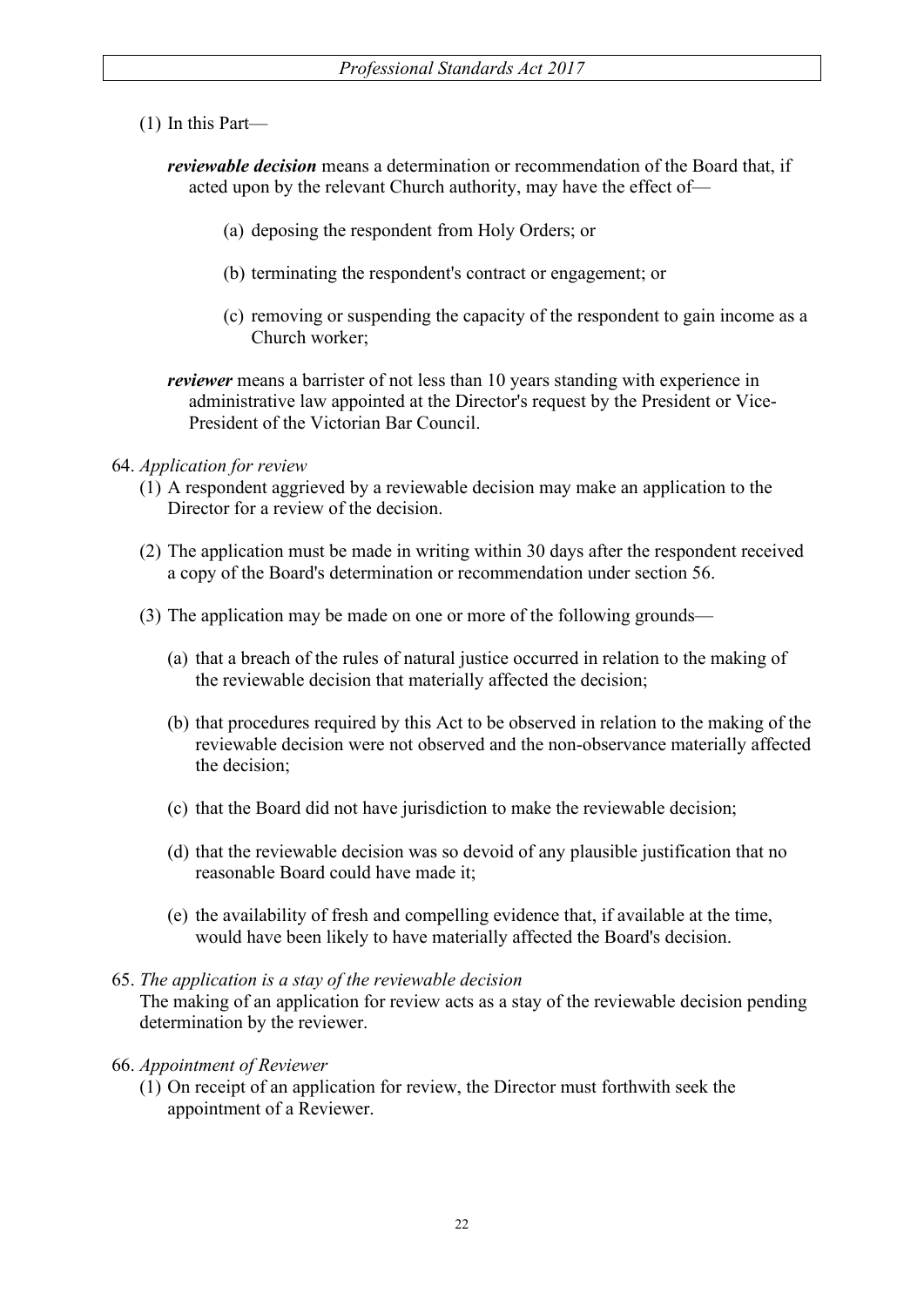- (2) Upon appointment of a Reviewer, the Director must ask the Reviewer for an estimate of the fee charged by the Reviewer in making a determination.
- (3) The Director must, on receiving the estimate of the fee, advise the respondent.
- (4) Within 7 days of receiving the Director's advice, the Respondent must pay half of the estimated fee to the Reviewer, or to a person nominated by the Reviewer.
- (5) If the respondent fails to make the payment within 7 days, the application for review lapses.

#### 67. *Conducting the review*

Unless otherwise specified in this Act, the manner in which the review is to be conducted is to be determined by the Reviewer.

- 68. *Reviewer may make determinations*
	- (1) On an application for review of a reviewable decision, the Reviewer may make all or any of the determinations—
		- (a) a determination quashing or setting aside the reviewable decision;
		- (b) a determination referring the matter to which the reviewable decision relates to the Board for further consideration, subject to such directions (including setting time limits for the further consideration and for the steps to be taken in the further consideration) as the Reviewer determines;
		- (c) a determination declaring the rights of the Respondent in relation to any matter to which the reviewable decision relates;
		- (d) a determination directing either the respondent or the Board to do or to refrain from doing, anything that the Reviewer considers necessary to do justice between the parties.
	- (2) The Reviewer may make such order as to the costs of the review as is authorised by a protocol as the Reviewer thinks fit.
	- (3) The review must be by way of review of the recommendation or determination that is the subject of the review and not by way of a re-hearing of the merits, or a hearing de novo.
- 69. *Where a Reviewer refers a matter back to the Board* If a Reviewer refers a matter back to the Board, the Board must—
	- (a) determine to take no further notice in respect of the matter; or
	- (b) deal with the matter in accordance with Part 5 in accordance with such directions or recommendations as the Reviewer makes in the determination; or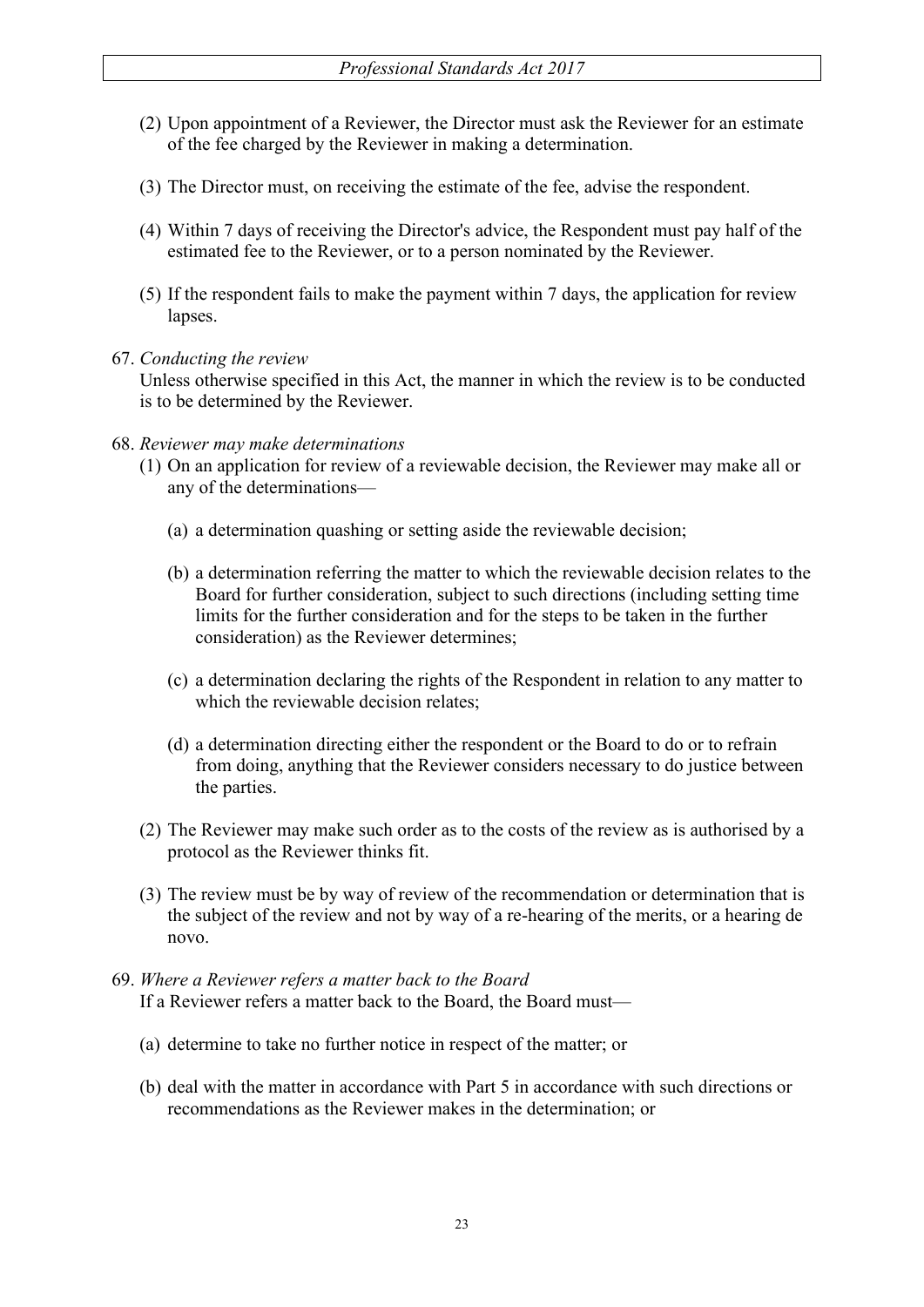(c) deal with the matter in accordance with Part 5 applying such of the provision of Part 5 as, in the discretion of the Board and in accordance with the Reviewer's determination, the Board sees fit.

## PART 8—GENERAL

70. *Church authority may take action under other powers* Nothing in this Act affects the power of a Church authority to take any action against a respondent otherwise than under this Act.

71. *Indemnity*

The Gippsland corporation indemnifies the members of the PSC, the Director and prescribed persons for any act or omission by a member, the Director or a prescribed person in good faith and in the exercise or purported exercise of powers or functions, or in the discharge or purported discharge of functions under this Act.

72. *Regulations*

The Bishop in Council may make regulations not inconsistent with this Act prescribing any matter or thing required or permitted by this Act to be prescribed or necessary to be prescribed to give effect to this Act and may amend or repeal any regulations made under this Act.

## PART 9—TRANSITIONAL

73. *Power and Trust in the Church*

The *Protocol for responding to abuse and harassment within the Church* as revised by Synod on 18 May 2013 continues to apply to a complaint or information received made before the day on which Part 2 of this Act comes into operation and is to be dealt with under that Protocol.

74. *Interim Protocols*

A provision of the *Protocol for responding to abuse and harassment within the Church*, to the extent that it is not inconsistent with the provisions of this Act, continues in force until it is repealed by regulations made under this Act.

 $\overline{\phantom{a}}$  , which is a set of the set of the set of the set of the set of the set of the set of the set of the set of the set of the set of the set of the set of the set of the set of the set of the set of the set of th